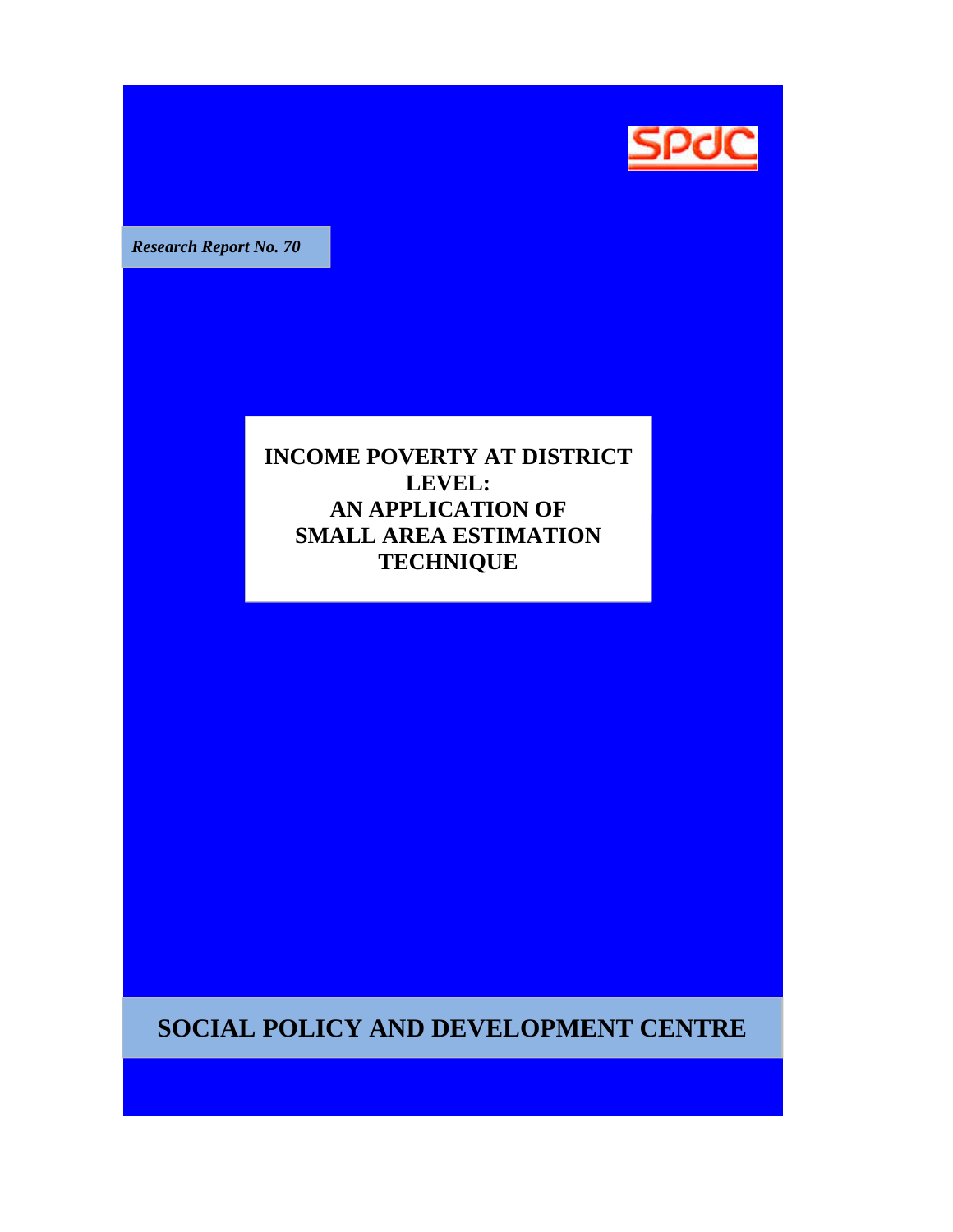*Research Report No. 70* 

# **INCOME POVERTY AT DISTRICT LEVEL: AN APPLICATION OF SMALL AREA ESTIMATION TECHNIQUE**

**By** 

*Haroon Jamal* 

*June 2007* 

**DISCLAIMER:** The views expressed in this research report are those of the author and do not necessarily represent those of SPDC. Research Reports describe research in progress by the author and are published to elicit comments and initiate further debate.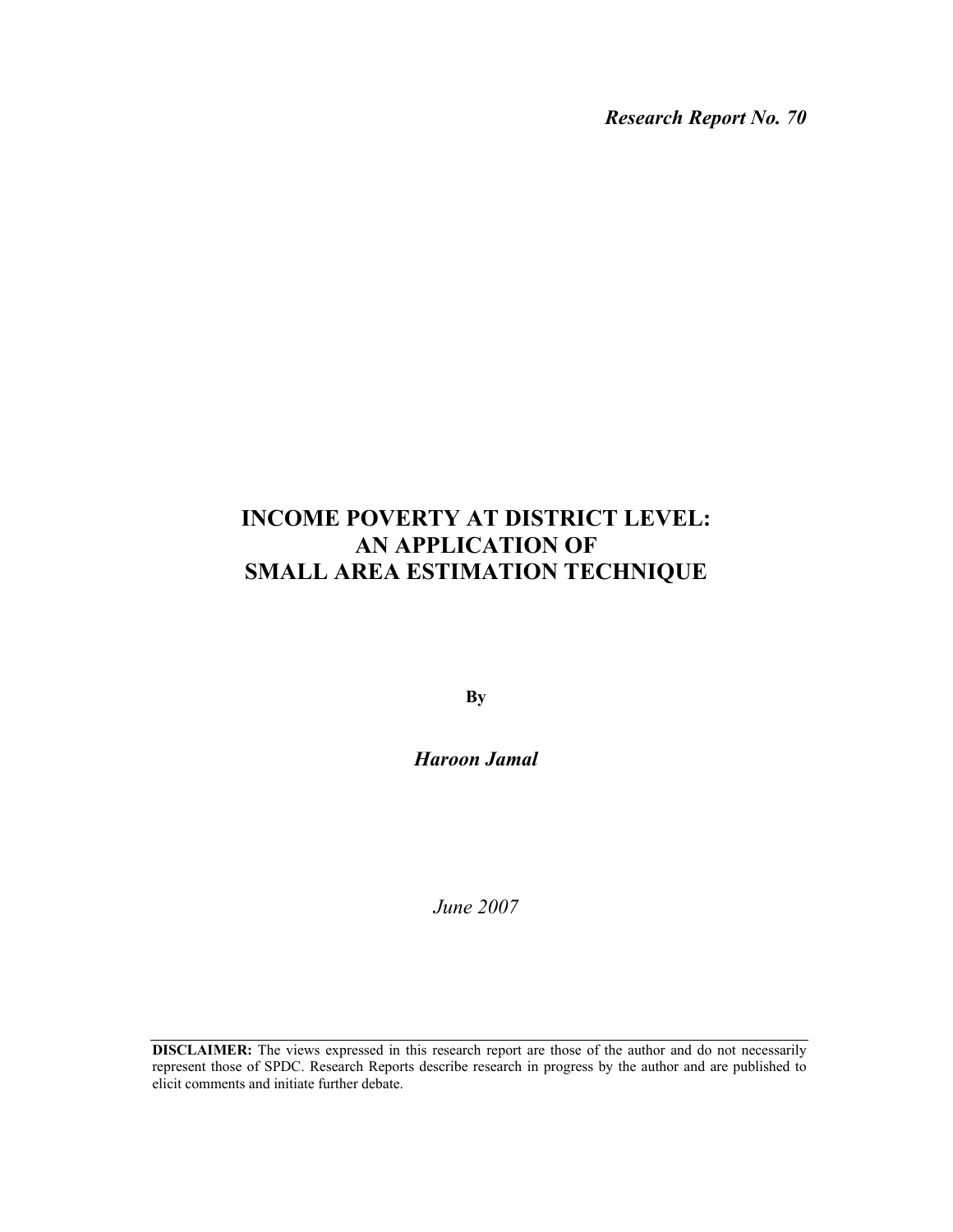## **INCOME POVERTY AT DISTRICT LEVEL: AN APPLICATION OF SMALL AREA ESTIMATION TECHNIQUE**

## **SUMMARY**

The objective of this research is to provide estimates of income poverty at the district level with the help of information available in household surveys; PSLM and HIES 2004-05. Both surveys are combined to produce poverty measures at district level using small area estimation technique. The technique uses the welfare (consumption or income) function to estimate and predict poverty with the help of non-monetary poverty correlates. This study estimates consumption functions separately for urban and rural areas and the coefficients of the estimated functions are applied to predict poverty incidence for provinces and for districts.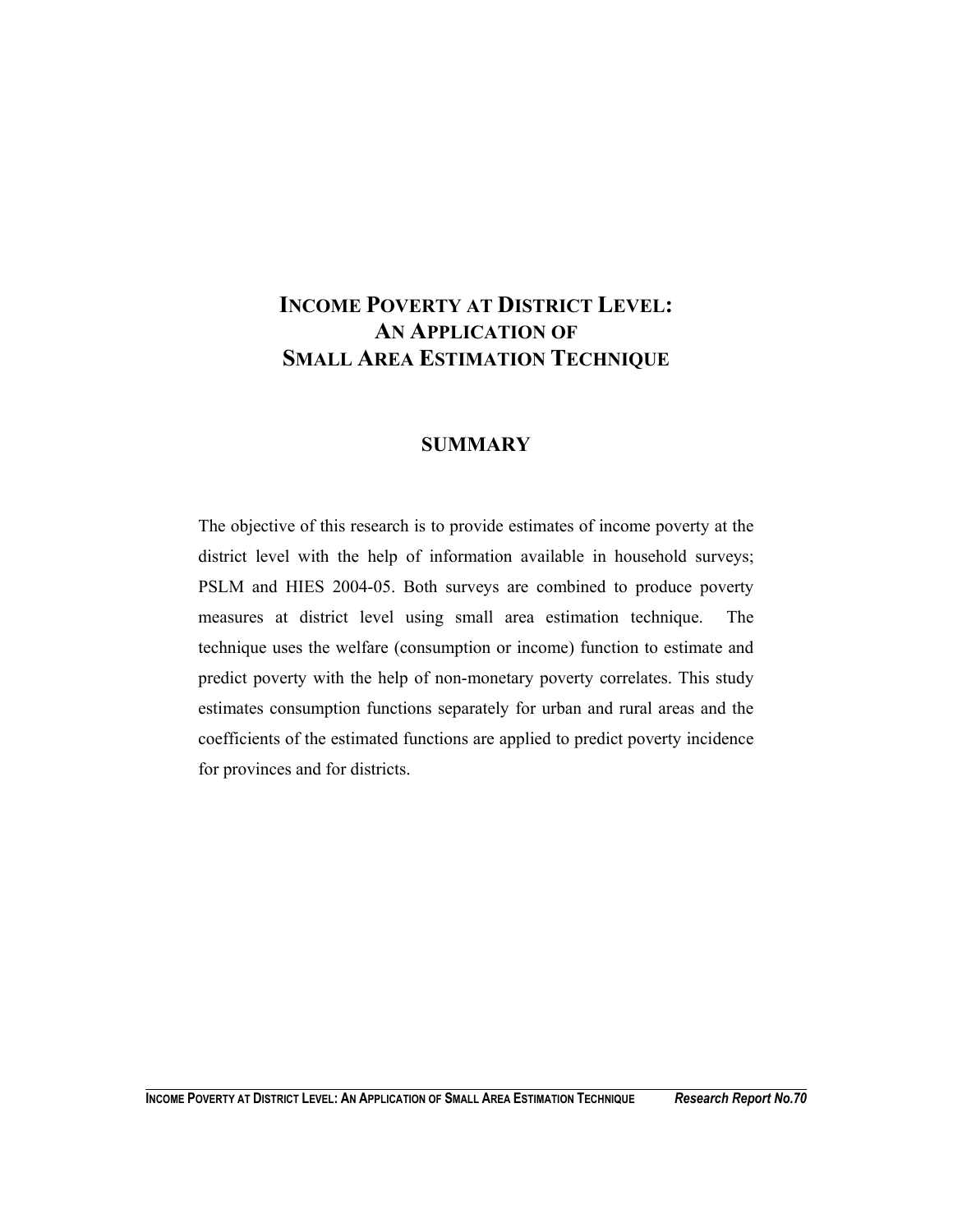#### **1. INTRODUCTION**

The Federal Bureau of Statistics (FBS), Government of Pakistan (GoP) conducted the nationwide Pakistan Social and Living-Standards Measurement Survey (PSLM) during 2004- 05. The design of the PSLM was based on the Core Welfare Indicator Questionnaire (CWIQ) survey instrument, which essentially collects simple welfare indicators and indicators of access and use of public services and the level of satisfaction with theses services. The survey provides district level welfare indicators with a sample size of about 76,500 households.

On the other hand, Household Integrated Economic Survey (HIES) usually collects very detailed information on household characteristics, including its consumption level and income, but the coverage is generally limited and only representative of a relatively large geographical unit. In the case of Pakistan, HIES covers about 16000 households, which according to FBS, is an appropriate sample size for providing reliable estimates of key characteristics at national and regional (urban/rural) level.

To fully analyze the district level data generated through PSLM, it is necessary to devise a means for distinguishing poor from non-poor households or arranging household responses and welfare status according to consumption or income groups/quintiles. Thus, there is a need to identify a set of poverty correlates or predictors and estimate their respective weights to predict household consumption and to rank households for poverty analysis at the district level.

Fortunately, both surveys (PSLM and HIES) have been conducted during 2004-5. By combining the respective strengths of these surveys, the simulated-welfare mapping method is applied, which aims at estimating welfare indicators for small administrative areas. The approach uses HIES data to estimate a model of per capita consumption expenditure (or any other household or individual-level indicator of wellbeing) as a function of variables that are available in both surveys (small survey, representative at national/regional level and the large survey, representative at district level). The resulting parameter estimates from this estimation procedure are then used in a simulation to predict per capita consumption for each household in the large survey. Using the predicted per capita consumption, household level measures of poverty is then calculated and aggregated for small areas, such as districts.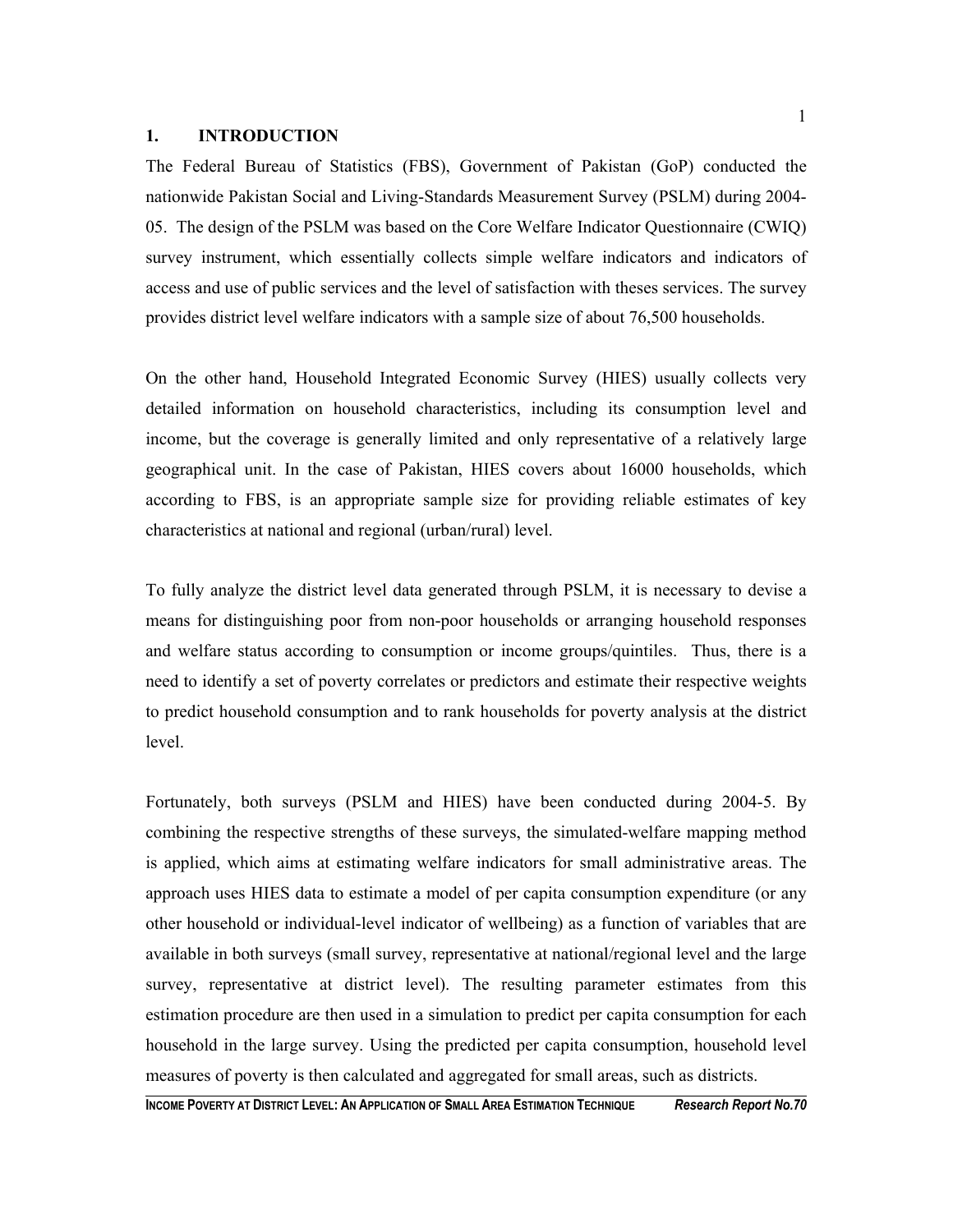This research note provides estimates of poverty at the district level. Predicted consumption functions, separately for urban and rural Pakistan were estimated with the help of nonmonetary correlates of consumption and applied to predict poverty at sub-national and subprovincial levels. The paper uses unit record data of both surveys. HIES section of the PSLM is mainly used for the estimation of monetary poverty. It includes standard and detailed consumption modules and is traditionally used to estimate poverty in Pakistan.

The paper is divided as follows: Section 2 discusses the methodology for modeling predicted welfare function. The estimated poverty correlates are provided in section 3. Application of the welfare functions to predict poverty at sub-national level is presented in section 4, while the last section gives the concluding remarks.

### **2. MODELING PREDICTED WELFARE**

The small area estimation technique is straightforward<sup>1</sup>. Let W be an indicator of welfare, based on the distribution of a household-level variable of interest, yh. Using the smaller and richer data sample, we estimate the joint distribution of yh and a vector of covariates, xh: By restricting the set of explanatory variables to those that can also be linked to households in the larger sample, this estimated distribution can be used to generate the distribution of yh for any sub-population in the larger sample, conditional on the sub-population's observed characteristics. This, in turn, allows us to generate the conditional distribution of W, in particular, its point estimate and prediction error.

It is assumed that the approximating mean function  $h(x, \theta)$  is linear in its parameters. That is the conditional expectation  $E(y|x)$  of the response given the covariates is related to the linear predictors by the response link function  $h(x, \theta)$ . Some continuous variables with strong predictive capabilities were dichotomized to discriminate between poor and non-poor households. These regressors were constructed and included in the model to capture the effects of qualitative independent variables. The resulting variables were then fitted into a

 $\overline{a}$ 

<sup>&</sup>lt;sup>1</sup> For detailed methodology, see Elbers at el (2002 and 2003),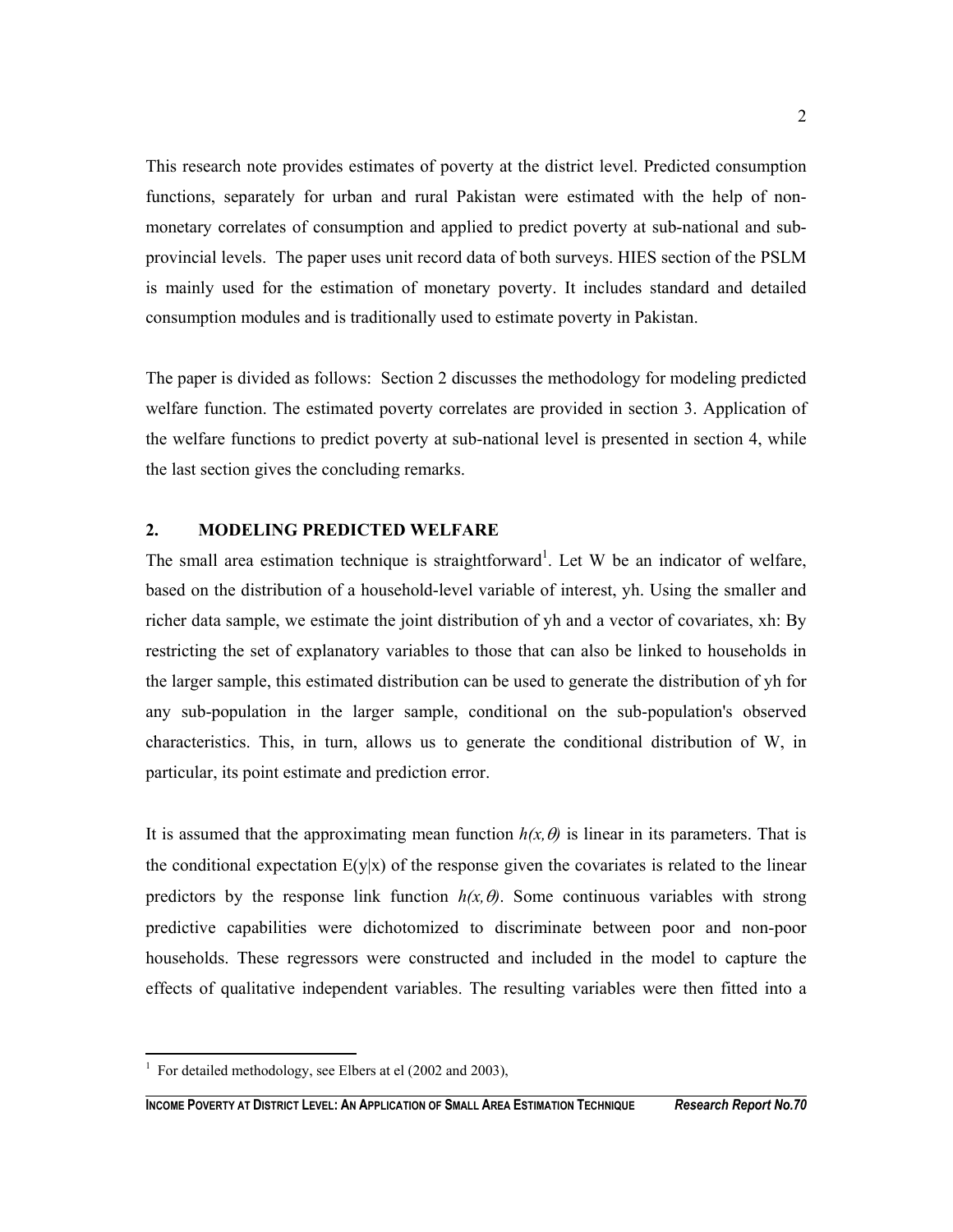model which contains both continuous and discrete variables. The structural form of the model is specified by the equation (1) below:

$$
Y_j = X_j \beta + \lambda_{j1} \gamma_1 + \lambda_{j2} \gamma_2 + \lambda_{jk} \gamma_k + \mu_j \tag{1}
$$

where,  $Y_i$  is the response variable;  $X_i$  is a matrix of continuous explanatory variables;  $\lambda$ s are the respective explanatory discrete variables; βs are the estimated coefficients relative to the continuous variables; γs are the estimated coefficients associated with the selected discrete variables; and  $\mu_i$  is the standard error term. The best poverty predictors were the ones that contributed to a significant marginal increase in the explanatory power of the model.

The response variable may be represented by the total household expenditure<sup>2</sup>. It is a standard multivariate regression analysis and estimates the partial correlation coefficient between expenditure and the explanatory variables. Typically, a logarithmic transformation is applied to the response surface to make the relationship between the *y* and the *xs* linear. The transformation stabilizes the error variance, reduces asymmetry in the distribution of error terms and improves the prediction. The estimated weighted function is continuous and allows the construction of predicted household expenditure, which is used as a basis for poverty analysis for small administrative areas.

Alternatively, a dichotomous variable explaining poor/non-poor status may be represented as a response variable. In this case, a logit or probit regression of the binary variable is estimated using the maximum likelihood estimation procedure. Based on the assumptions about the error term of the model, probability is computed to predict the household poor/non-poor status.

The selection of appropriate poverty predictors is the next step in the modeling welfare function. Initially the set of regressors includes a host of explanatory variables that are both

<sup>&</sup>lt;sup>2</sup> The household expenditure is often divided by the poverty line to ensure comparability across regions. Since, in this paper urban and rural welfare predicted functions are estimated separately, it was not felt necessary to divide household expenditure by the poverty line.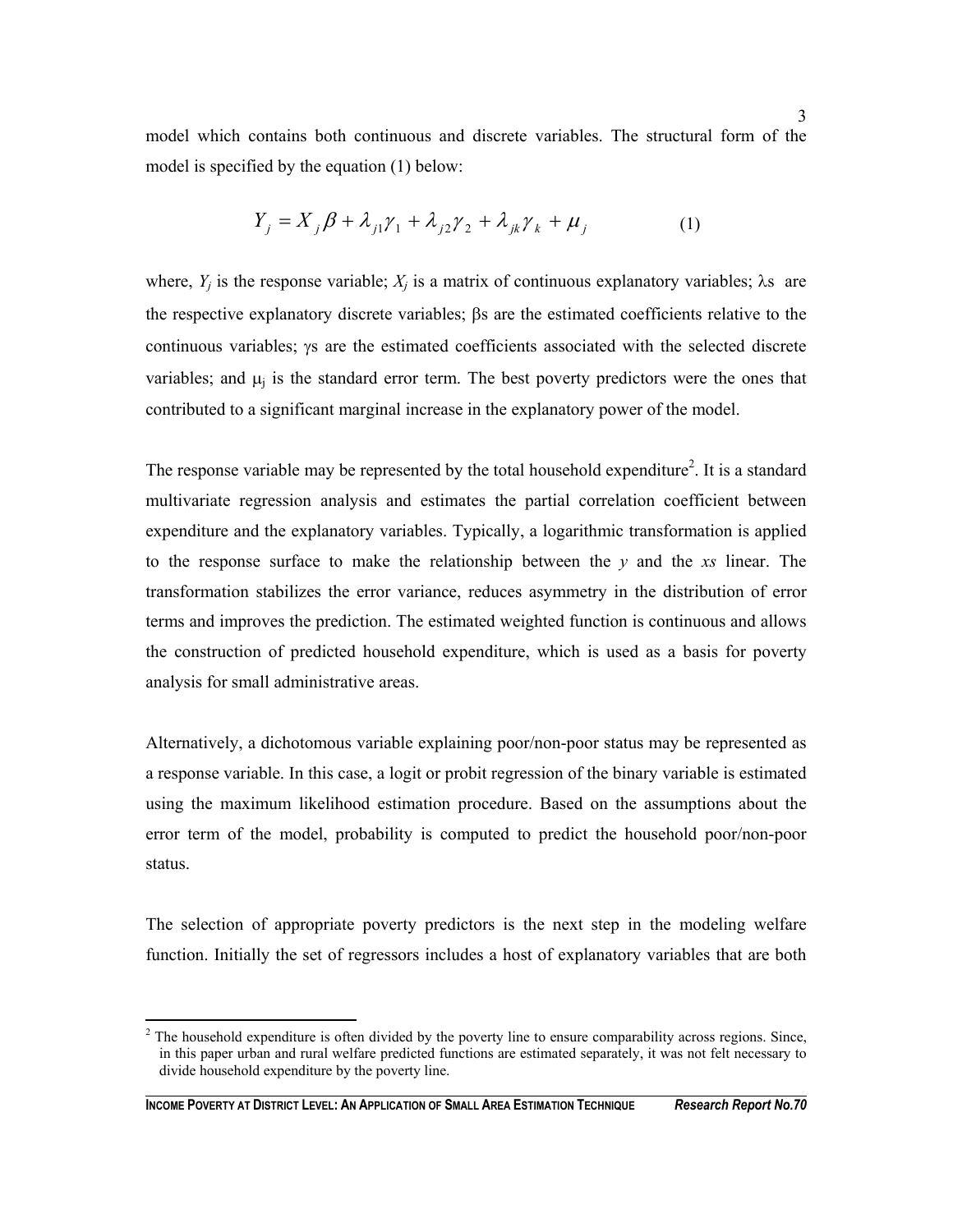discrete and continuous. These initial regressors are essentially household level variables<sup>3</sup> that focus on: household assets, education level and literacy, employment, household amenities, housing quality, household structure, demographic characteristics and geographical location. These variables<sup>4</sup> were constructed from the HIES, 2004-05 survey and only those that strongly correlated with household total expenditure were retained for further testing. A stepwise procedure allows one to calibrate the models by dropping explanatory variables with less predictive power<sup>5</sup>. Optimal poverty predictors are selected using a combination of multiple regression analysis and tests for correlation and prediction. Once the poverty predictors are identified, their corresponding weights may be used to predict response (household expenditure) variable.

#### **3. POVERTY CORRELATES**

As mentioned earlier, two alternative methods of specifying the response (dependent) variable are available. A continuous variable (log of household expenditure) or a binary variable may be used to statistically correlate household characteristics with poverty status or consumption behavior. However, it is argued that poverty status binary variable (poor/nonpoor) is computed from household expenditure and by using this variable, one may lose much of the information available about the actual relationship between expenditure and its explanatory factors. It is, therefore, recommended that the analysis is best carried out with the expenditure variable rather than the poor/non-poor status of households.

Nonetheless, to check the sensitivity of results and the relative power of prediction, both methods are applied to estimate the welfare function. To a large extent both alternatives yielded similar prediction power, statistical significance of poverty predictors and goodness

<sup>3</sup> The member level variables such as literacy and enrollment are aggregated at the household level for consistency in the estimation. This aggregation of individual characteristics at the household level produces variables such as proportion of children enrolled in each household, proportion of household members who are literate.

<sup>&</sup>lt;sup>4</sup> The choice of variables is, however, restricted and depends on the availability of data in both surveys. For instance, overseas and domestic remittances are important poverty/non-poverty predictors, but were not included in the initial list of predictors due to non-availability of relevant information in PSLM.

 $<sup>5</sup>$  Various statistical selection criteria are available in selecting the best model. These statistics include Akaike</sup> Information Criterion, Amemiya Prediction Criterion, Mallows' Prediction Criterion and Schwarz prediction Criterion. In this paper, Akaike Information Criteria is used to select the best model.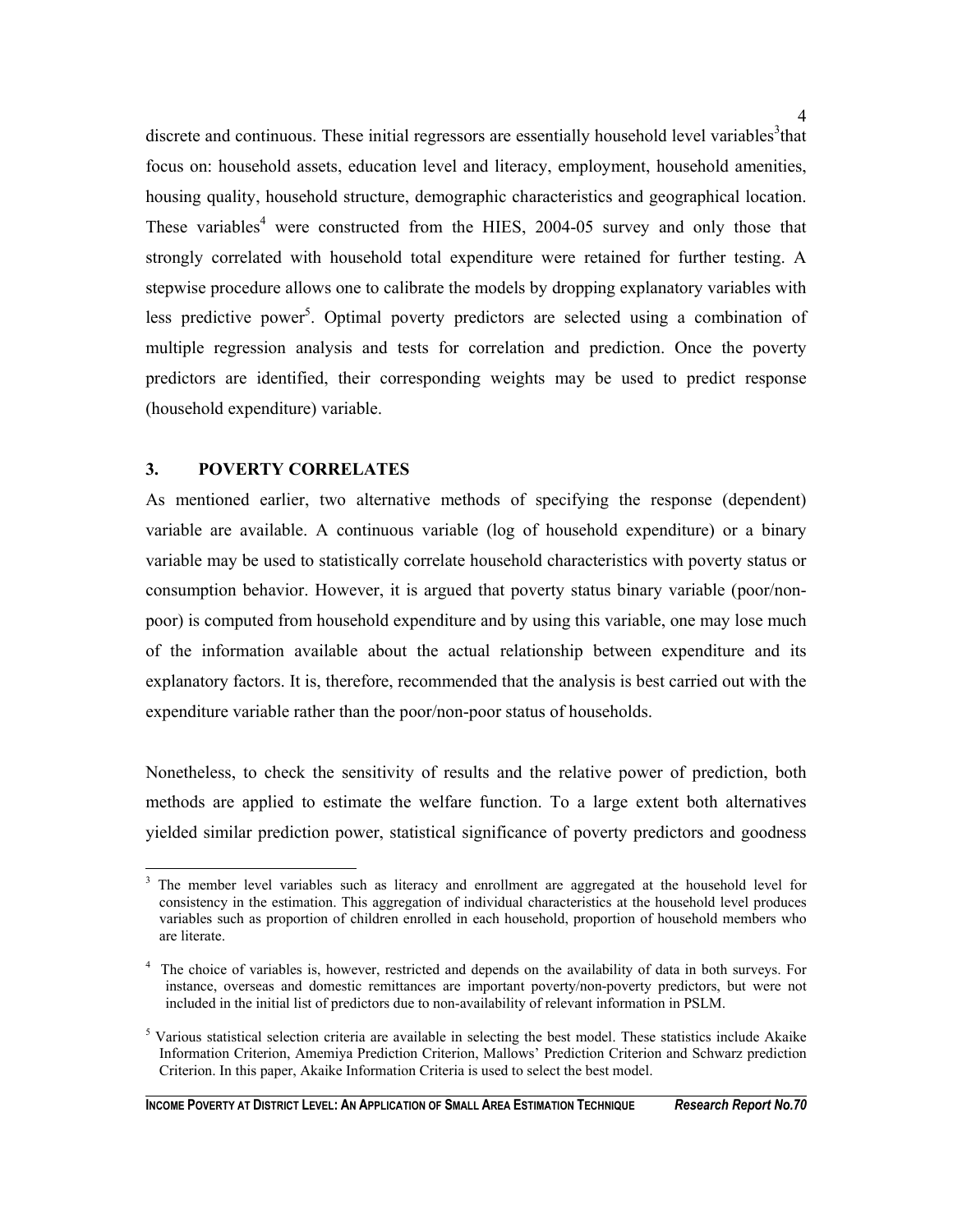| <b>TABLE 1</b><br>PREDICTED POWER OF ESTIMATED WELFARE FUNCTIONS |                                                                        |      |                                                     |  |  |  |
|------------------------------------------------------------------|------------------------------------------------------------------------|------|-----------------------------------------------------|--|--|--|
|                                                                  |                                                                        |      | <b>Percentage of Correctly Predicted Households</b> |  |  |  |
|                                                                  | <b>Overall Correct</b><br><b>Non-Poor</b><br>Poor<br><b>Prediction</b> |      |                                                     |  |  |  |
| <b>Urban Areas:</b>                                              |                                                                        |      |                                                     |  |  |  |
| <b>OLSQ</b> Regression                                           | 91.1                                                                   | 59.6 | 82.7                                                |  |  |  |
| Logistic Regression                                              | 91.2                                                                   | 60.0 | 82.9                                                |  |  |  |
| <b>Rural Areas:</b>                                              |                                                                        |      |                                                     |  |  |  |
| <b>OLSQ</b> Regression                                           | 912                                                                    | 39.8 | 76.6                                                |  |  |  |
| Logistic Regression                                              | 90.9                                                                   | 41.0 | 76.7                                                |  |  |  |
| <b>Source: Author's Estimates</b>                                |                                                                        |      |                                                     |  |  |  |

of fit. Table 1, portrays a comparative picture of both methods in terms of percentage of correct prediction<sup>6</sup>.

It is evident from Table 1 that welfare functions work relatively well in urban areas. Both specifications estimated 83 percent cases appropriately in the actual category of households. In rural areas, however, the prediction power is somewhat reduced and about 77 percent cases were put in the right category of households. Having reached a conclusion that both specifications are the same in terms of prediction power, further description of results and application are based on a multivariate regression analysis that specifies logarithm of expenditure as the dependent variable<sup>7</sup>.

Table 2 and 3, present regression results of estimated welfare function for urban and rural areas, respectively. The adjusted R-Square, which is a measure of goodness of fit, is 0.65 for urban and 0.42 for rural areas. In a cross-section analysis, these magnitudes are considered well enough for acceptability of the model. The magnitudes of the Durbin-Watson statistic indicate that the relationship between consumption and poverty predictors is not spurious. Multicollinearity among independent variables, which makes the coefficients statistically less efficient and insignificant, is tested through the condition index. The index value greater than

 6 Similar results were obtained using HIES 2000-01, see Jamal (2005).

 $^7$  The detailed results of logit estimates are provided in the Appendix, Table–A1 and Table–A2.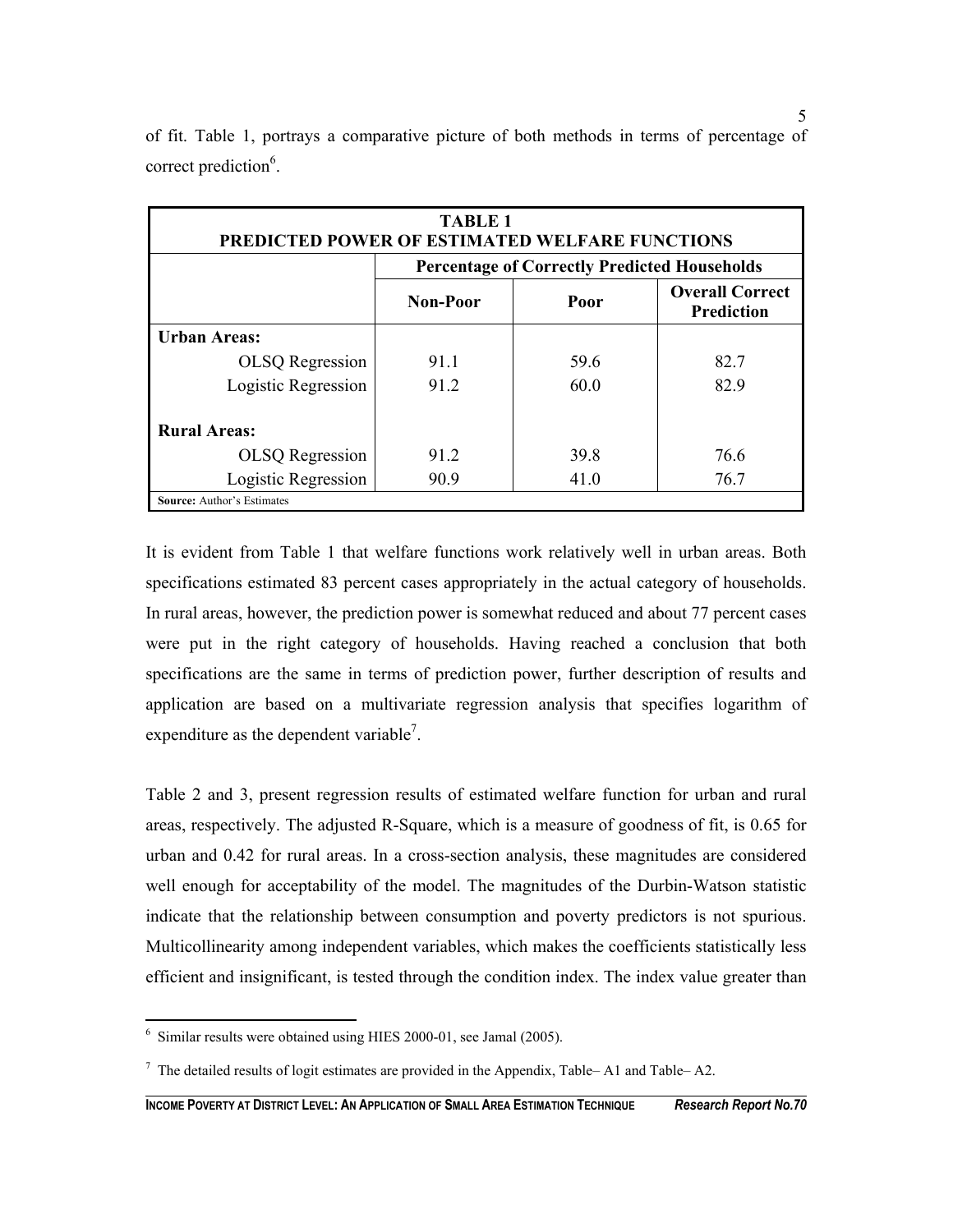30 indicates severity of multicolinearity and points to the less reliability of magnitude of coefficients. The estimated results however, indicate that the value of the condition index is 15 for urban as well as rural areas. Having illustrated the summary statistics of estimated welfare functions, some observations regarding poverty correlates are in order.

| <b>TABLE 2</b>                                                  |        |                                                 |              |  |  |  |
|-----------------------------------------------------------------|--------|-------------------------------------------------|--------------|--|--|--|
|                                                                 |        | <b>PREDICTED WELFARE FUNCTION - URBAN AREAS</b> |              |  |  |  |
| [Dependent Variable - Logarithm of Total Household Expenditure] |        |                                                 |              |  |  |  |
|                                                                 |        | Coefficients                                    | t-Statistics |  |  |  |
| <b>Household Demography:</b>                                    |        |                                                 |              |  |  |  |
| <b>Family Size</b>                                              |        | $-0.0857$                                       | $-39.74$     |  |  |  |
| Dependency Ratio                                                |        | $-0.1563$                                       | $-12.00$     |  |  |  |
| Number of Earners in Household                                  |        | 0.0309                                          | 5.47         |  |  |  |
| <b>Household Education:</b>                                     |        |                                                 |              |  |  |  |
| Highest Education Level in Family - Male                        |        | 0.0077                                          | 4.83         |  |  |  |
| <b>Head of Household:</b>                                       |        |                                                 |              |  |  |  |
| <b>Education Level - Primary</b>                                |        | $-0.0325$                                       | $-2.09$      |  |  |  |
| Education Level - Higher Secondary                              |        | 0.1284                                          | 5.49         |  |  |  |
| <b>Education Level - Tertiary</b>                               |        | 0.2762                                          | 14.94        |  |  |  |
| Occupation - Wage Employment                                    |        | $-0.1098$                                       | $-9.62$      |  |  |  |
| <b>Household Assets:</b>                                        |        |                                                 |              |  |  |  |
| <b>Asset Score</b>                                              |        | 0.0762                                          | 27.43        |  |  |  |
| Ownership of Non-Residential Property                           |        | 0.0548                                          | 2.57         |  |  |  |
| <b>Housing Quality and Services:</b>                            |        |                                                 |              |  |  |  |
| More Than Three Persons Per Room                                |        | $-0.0984$                                       | $-7.76$      |  |  |  |
| <b>Telephone Connection</b>                                     |        | 0.2464                                          | 17.82        |  |  |  |
| <b>RCC Roofing</b>                                              |        | 0.1104                                          | 8.74         |  |  |  |
| Flush System Connected to Sewerage Line                         |        | 0.0693                                          | 5.16         |  |  |  |
| Household Use Gas for Cooking purposes                          |        | 0.0295                                          | 2.22         |  |  |  |
| <b>Locational Variables:</b>                                    |        |                                                 |              |  |  |  |
| Large Cities                                                    |        | 0.0920                                          | 6.82         |  |  |  |
| <b>NWFP</b> Province                                            |        | 0.0399                                          | 2.69         |  |  |  |
| <b>Sindh Province</b>                                           |        | 0.0931                                          | 6.90         |  |  |  |
| Intercept (Constant)                                            |        | 7.2022                                          | 328.48       |  |  |  |
| <b>Summary Statistics:</b>                                      |        |                                                 |              |  |  |  |
| <b>Adjusted R-Square</b>                                        | 0.65   | <b>Condition Index</b>                          | 15.0068      |  |  |  |
| F-Value                                                         | 596.84 | Durbin-Watson                                   | 1.507        |  |  |  |
| Source: Author's Estimates based on HIES, 2004-05               |        |                                                 |              |  |  |  |

**INCOME POVERTY AT DISTRICT LEVEL: AN APPLICATION OF SMALL AREA ESTIMATION TECHNIQUE** *Research Report No.70*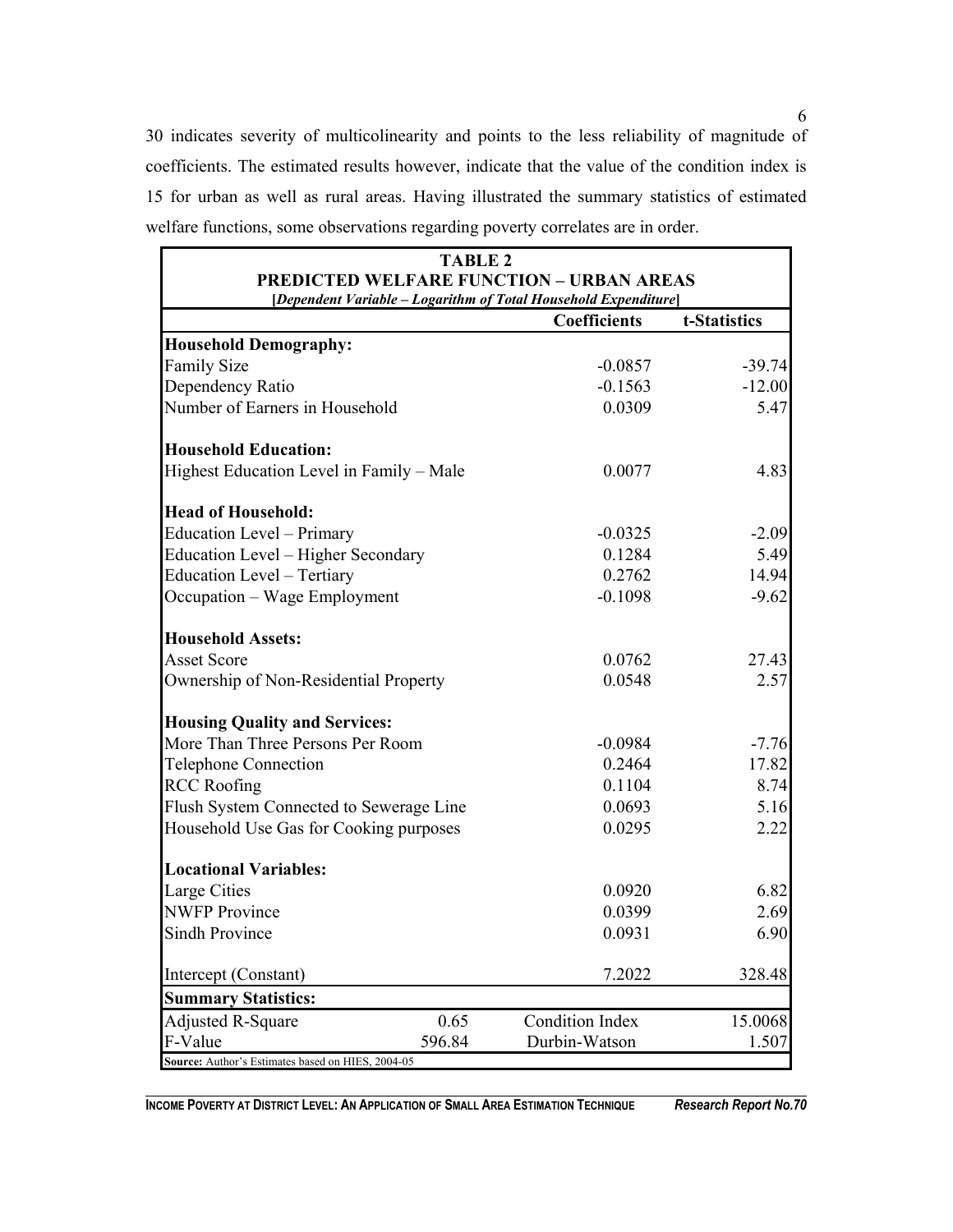| <b>TABLE 3</b>                                                  |        |                        |              |  |  |
|-----------------------------------------------------------------|--------|------------------------|--------------|--|--|
| <b>PREDICTED WELFARE FUNCTION - RURAL AREAS</b>                 |        |                        |              |  |  |
| [Dependent Variable - Logarithm of Total Household Expenditure] |        |                        |              |  |  |
|                                                                 |        | <b>Coefficients</b>    | t-Statistics |  |  |
| Demography:                                                     |        |                        |              |  |  |
| <b>Family Size</b>                                              |        | $-0.0661$              | $-46.58$     |  |  |
| Dependency Ratio                                                |        | $-0.1303$              | $-11.87$     |  |  |
| <b>Education:</b>                                               |        |                        |              |  |  |
| Out of School Children - Primary                                |        | $-0.0601$              | $-5.71$      |  |  |
| Out of School Children - Secondary                              |        | $-0.0199$              | $-1.91$      |  |  |
| Highest Education Level in Family - Female                      |        | 0.0063                 | 4.49         |  |  |
| <b>Head of Household:</b>                                       |        |                        |              |  |  |
| <b>Education Level</b>                                          |        | 0.0086                 | 7.95         |  |  |
| Age of Head (Squared)                                           |        | 0.00003                | 8.49         |  |  |
| Occupation - Non-farm Household                                 |        | $-0.1192$              | $-12.98$     |  |  |
| Occupation – Sharecropper (HARI)                                |        | $-0.0607$              | $-3.83$      |  |  |
| <b>Household Assets:</b>                                        |        |                        |              |  |  |
| Livestock Ownership                                             |        | 0.0596                 | 6.25         |  |  |
| <b>Asset Score</b>                                              |        | 0.0461                 | 22.81        |  |  |
| Ownership of Non-Agricultural Land                              |        | 0.1279                 | 6.20         |  |  |
| Ownership of Non-Residential Buildings/House                    |        | 0.0647                 | 2.95         |  |  |
| <b>Housing Quality and Services:</b>                            |        |                        |              |  |  |
| More Than Three Persons Per Room                                |        | $-0.0665$              | $-7.50$      |  |  |
| <b>Telephone Connection</b>                                     |        | 0.1730                 | 12.90        |  |  |
| No Toilet in House                                              |        | $-0.0350$              | $-3.77$      |  |  |
| Pucca House (Cemented Structure)                                |        | 0.0785                 | 6.14         |  |  |
| <b>Locational Variables:</b>                                    |        |                        |              |  |  |
| <b>Sindh Province</b>                                           |        | 0.0801                 | 6.97         |  |  |
| <b>Balochistan Province</b>                                     |        | $-0.0619$              | $-5.07$      |  |  |
| Southern Punjab                                                 |        | $-0.0488$              | $-3.76$      |  |  |
| Intercept (Constant)                                            |        | 7.2606                 | 382.01       |  |  |
| <b>Summary Statistics:</b>                                      |        |                        |              |  |  |
| <b>Adjusted R-Square</b>                                        | 0.42   | <b>Condition Index</b> | 15.0568      |  |  |
| F-Value                                                         | 316.38 | Durbin-Watson          | 1.46         |  |  |
| Source: Author's Estimates based on HIES, 2004-05               |        |                        |              |  |  |

 $\Gamma$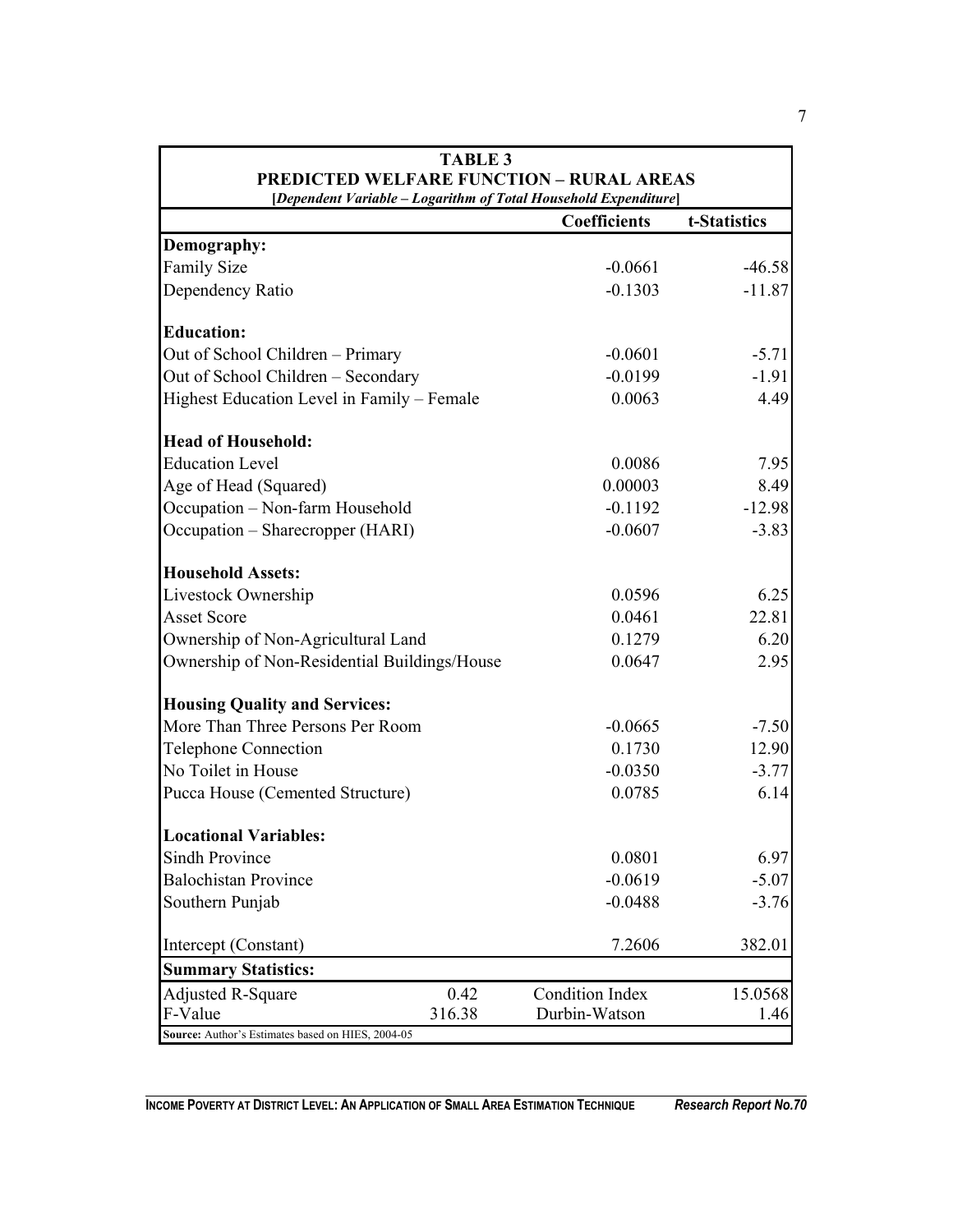Family size and dependency are important poverty predictors. The dependency is represented by the proportion of children and members greater than 65. Both determinants are highly correlated with expenditure.

In rural areas, ownership of livestock, non-residential and non-agriculture land are all positively correlated with household expenditure. Further, non-farm households and sharecropping households (Haris) play a dominant role in distinguishing poor from non-poor. In fact, the magnitude of coefficient associated with the variable representing tenurial status is quite large.

The quality of housing structure in terms of material used and housing services/utilities are important determinants of poverty status in both urban and rural areas. The estimated functions indicate that telephone connection (Landline), RCC roofing and cemented structure are important and positive determinants of household consumption expenditure. Moreover housing congestion, represented by households with more than 3 persons per room, appears as a negative significant correlate.

One variable that appears to be highly correlated with aggregated household total expenditure with strong predictive capability is the "asset score". This variable is constructed by assigning equal weight<sup>8</sup> to each of the sixteen assets<sup>9</sup> listed in both PSLM and HIES questionnaires. A constant 1 is assigned to each of the assets detained by the household, and the assets score is obtained by summing up across all assets at the household level. The uniform allocation of score, irrespective of the asset characteristics, tends to smooth out the distribution of assets across households. To the extent that these assets have different values and all exhibit different rates of depreciation, uniform allocation might even increase the distortion in the distribution of household assets. But, what actually matters in this construction is the ownership of assets by a household and not so much the values of the asset

 $\overline{a}$ 

<sup>8</sup> One popular method for obtaining weighted score is the Principal Components Analysis (PCA). The weighted Factor Score, which is derived from PCA is also attempted and used as a regressor instead of score computed by assigning equal weight to each asset. However, no improvement and no significant changes in the results are observed. Therefore, simple scoring of assets is preferred.

<sup>&</sup>lt;sup>9</sup> These assets are; iron, fans, sewing machine, video/cassette player, tables/chairs, clocks, TV, VCR/VCP,VCD, refrigerator, air-conditioner, air cooler, computer, bicycle, motor cycle, car and tractor.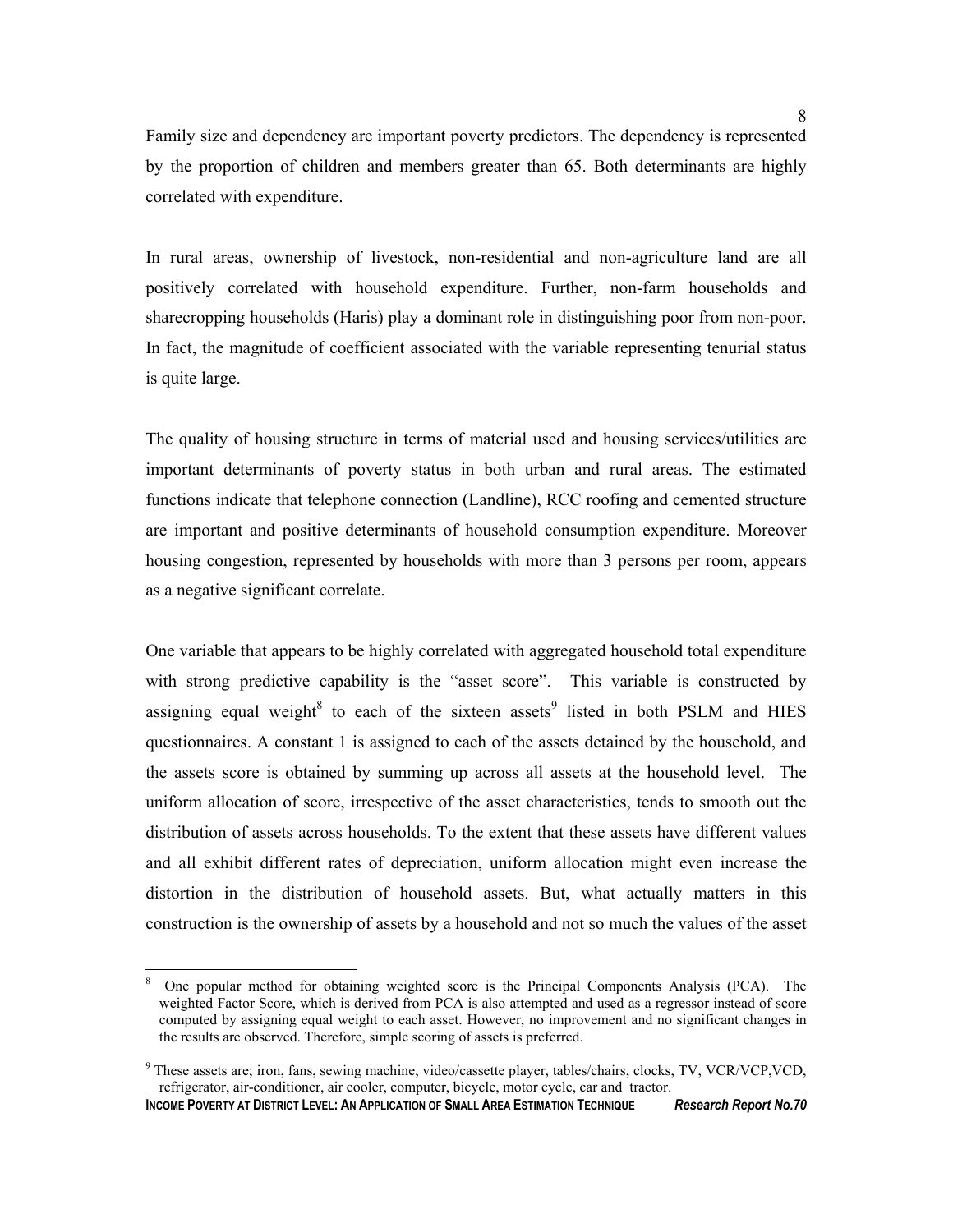which are difficult to estimate accurately from surveys which are carried out on a single visit to the household. The maximum asset score is 16 and the minimum is 0, for the poorest households which possess none of the assets listed.

The significant role of education, especially higher education in urban areas, is evident from Table 2. The magnitude of coefficients associated with higher secondary (intermediate) or tertiary education of the head of a household plays a decisive role in determining the household's consumption/poverty status. The role of education of head of household in rural areas is not as important as his experience (age of head). Interestingly, highest education level in the family is appeared as a positive significant correlate of household consumption. However, in urban areas, male education counts, while female education is important in rural areas in distinguishing poor from non-poor households.

## **5. PREDICTED POVERTY INCIDENCE AT SUB-NATIONAL LEVEL**

The estimated non-monetary poverty correlates with the respective weights<sup>10</sup> (coefficients) that are applied to determine the provincial<sup>11</sup> and district level poverty incidence in Pakistan. The estimated response on log scale was transformed back and converted into per capita expenditure to remove the effects of the size of the household. The transformed predicted response was then used to categorize households into poor/non-poor using the poverty lines in Jamal (2007). Table 4, depicts provincial poverty incidences, separately for provincial capitals, large cities, small cities, towns and rural areas. Overall and regional (urban/rural) poverty incidences at district level are presented in the Appendix (Table A3 through Table A6).

 $10<sup>10</sup>$ Small adjustments were made in the magnitude of regression constant (average poverty) to make the population weighted poverty figures consistent with national and regional estimates.

<sup>&</sup>lt;sup>11</sup> The direct estimate of poverty incidence at provincial level from household surveys is not recommended due to large standard errors, non-normality and heteroscedasticity in income or consumption variables, especially for small provinces (NWFP and Baluchistan). The sample design of HIES allows only the computation of the poverty statistics at the national or regional (urban/rural) level with an acceptable measure of reliability. Therefore, household consumption, which is predicted with the help of non-monetary indictors, is used to estimate poverty statistics for provinces also. It is argued that non-monetary variables (demography, education, housing etc.) are less heterogeneous and normally distributed across the sampling stratum. The size of standard error in two-stage estimates depends largely on the degree of disaggregation sought and the explanatory power of the exogenous variables in the first-stage model.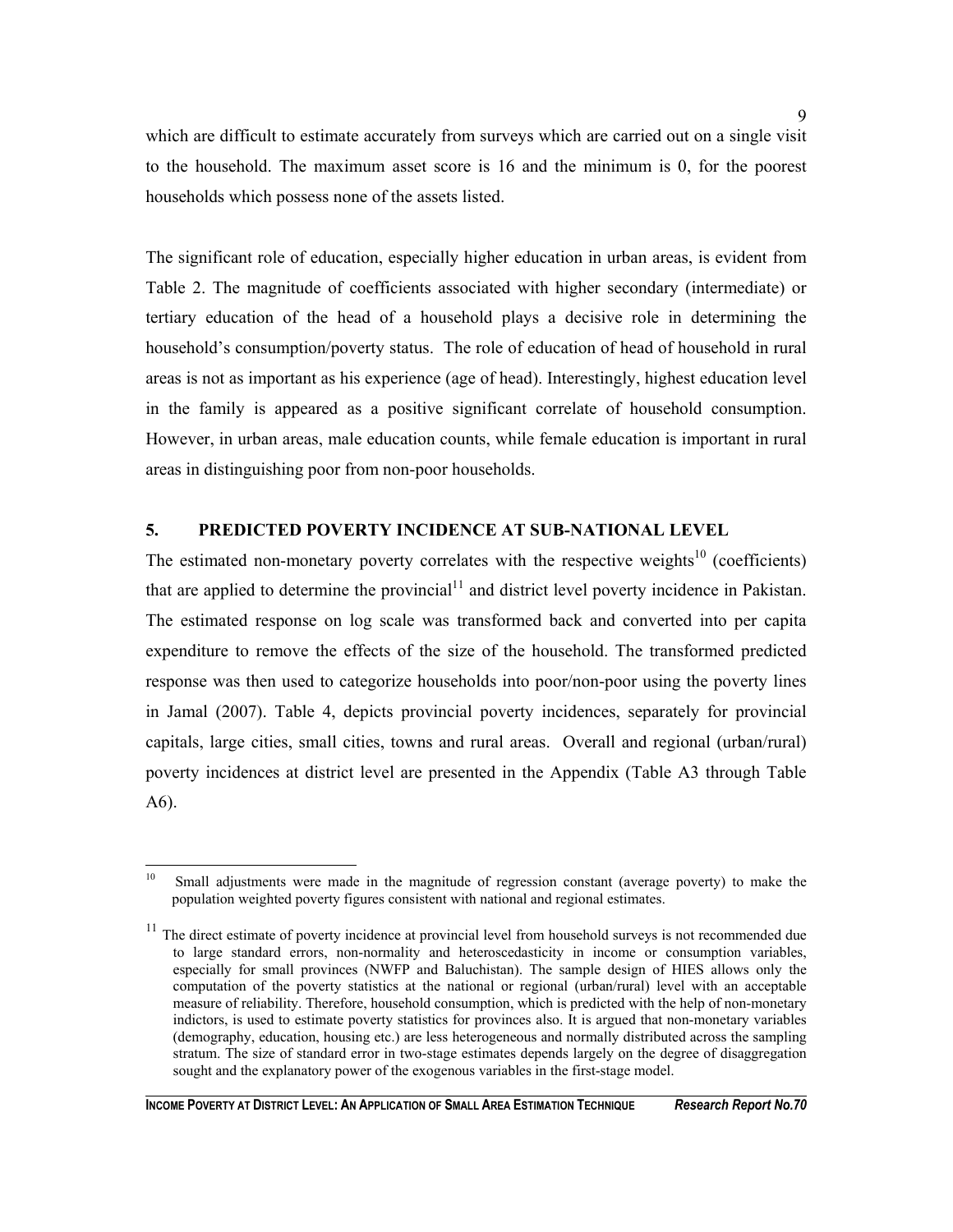| <b>TABLE 4</b><br><b>PREDICTED POVERTY INCIDENCE - 2004-05</b><br>[Percentage of Population Below the Poverty Line]                                                                                                                                                  |                |                        |                                  |                                      |                              |
|----------------------------------------------------------------------------------------------------------------------------------------------------------------------------------------------------------------------------------------------------------------------|----------------|------------------------|----------------------------------|--------------------------------------|------------------------------|
| <b>Urban Areas</b>                                                                                                                                                                                                                                                   |                |                        |                                  |                                      |                              |
| <b>Province</b>                                                                                                                                                                                                                                                      | <b>Overall</b> | Large<br><b>Cities</b> | <b>Small Cities</b><br>and Towns | <b>Overall</b><br><b>Urban Areas</b> | <b>Rural</b><br><b>Areas</b> |
| Overall                                                                                                                                                                                                                                                              | 29.76          | 14.77                  | 41.12                            | 27.68                                | 30.74                        |
| Punjab                                                                                                                                                                                                                                                               | 27.69          | 16.47                  | 37.56                            | 27.24                                | 27.89                        |
| Sindh                                                                                                                                                                                                                                                                | 27.18          | 10.05                  | 44.51                            | 24.32                                | 29.93                        |
| <b>NWFP</b>                                                                                                                                                                                                                                                          | 35.41          | 34.72                  | 44.29                            | 41.04                                | 34.31                        |
| Balochistan                                                                                                                                                                                                                                                          | 53.11          | 26.69                  | 56.77                            | 47.62                                | 54.38                        |
| Note: Large cities, in Punjab are Lahore, Rawalpindi, Faisalabad, Multan, Gujranwala, Sargodha, Sialkot and Bhawalpur. In Sindh,<br>Karachi, Hyderabad and Sukkur are included in this category. Peshawar and Quetta are from NWFP and Balochistan,<br>respectively. |                |                        |                                  |                                      |                              |

According to the ranking in terms of low poverty incidence, Sindh ranks second after Punjab, however, the difference in the magnitude in both provinces is very small. This may be explained by the fact that almost 50 percent of Sindh's population resides in large cities (Karachi, Hyderabad and Sukkur), where the lowest poverty incidence is predicted (see Table 4). The plight of residents of small cities and towns are also evident from the table.<sup>12</sup> On the average, 41 percent residents of towns are categorized as poor. As expected, the highest poverty incidences in urban as well as rural areas are predicted for Balochistan.

## **5. CONCLUDING REMARKS**

It is expensive to collect detailed household consumption and income data frequently and from a large segment of the population. After devolution of power to the district levels, it is also argued that district-wise poverty estimates should be available to monitor the impact of policies adopted by the district administration. To act in response, the FBS conducted a nationwide large survey (PSLM) which was designed to give estimates of social and living standard measures of people at district level. This survey instrument essentially collected simple welfare indicators and indicators of access, use of and satisfaction with public services. It was not designed to measure income, consumption or expenditure. FBS also

 $12\,$ These findings are consistent with the earlier study by Ercelawn, (1992), for poverty incidence during the 1980's. The finding is also consistent with the poverty incidence predicted (see Jamal 2005), from HIES, 2000-01.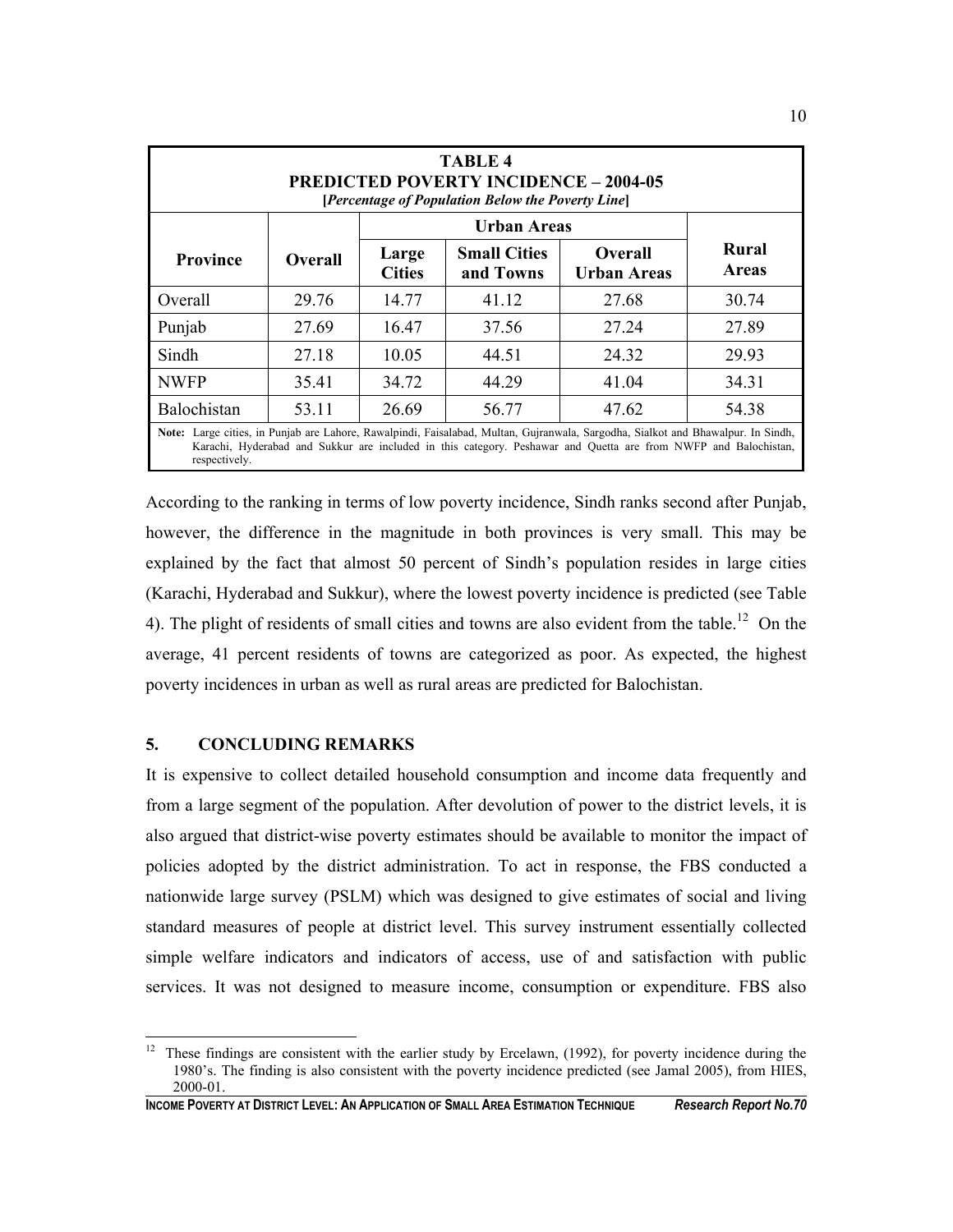conducted a small survey (HIES) regarding household income and expenditure. However, it is designed to give estimates only at national or regional level. By combining these two surveys and applying small area estimation technique, this study provides estimates of district poverty incidence.

Total household expenditures are statistically analyzed in terms of various household nonmonetary (demographic, social, housing) indicators to determine consumption correlates. With the help of these estimated welfare functions, poverty incidences are predicted for provinces and also for districts.

According to predicted provincial poverty incidence, Punjab ranks first, while Balochistan comes fourth. One important finding, which emerged from this exercise, is that residents of small towns and cities are in a vulnerable position. The poverty incidence in small cities and towns, barring Balochistan's rural areas, is the highest in all provinces.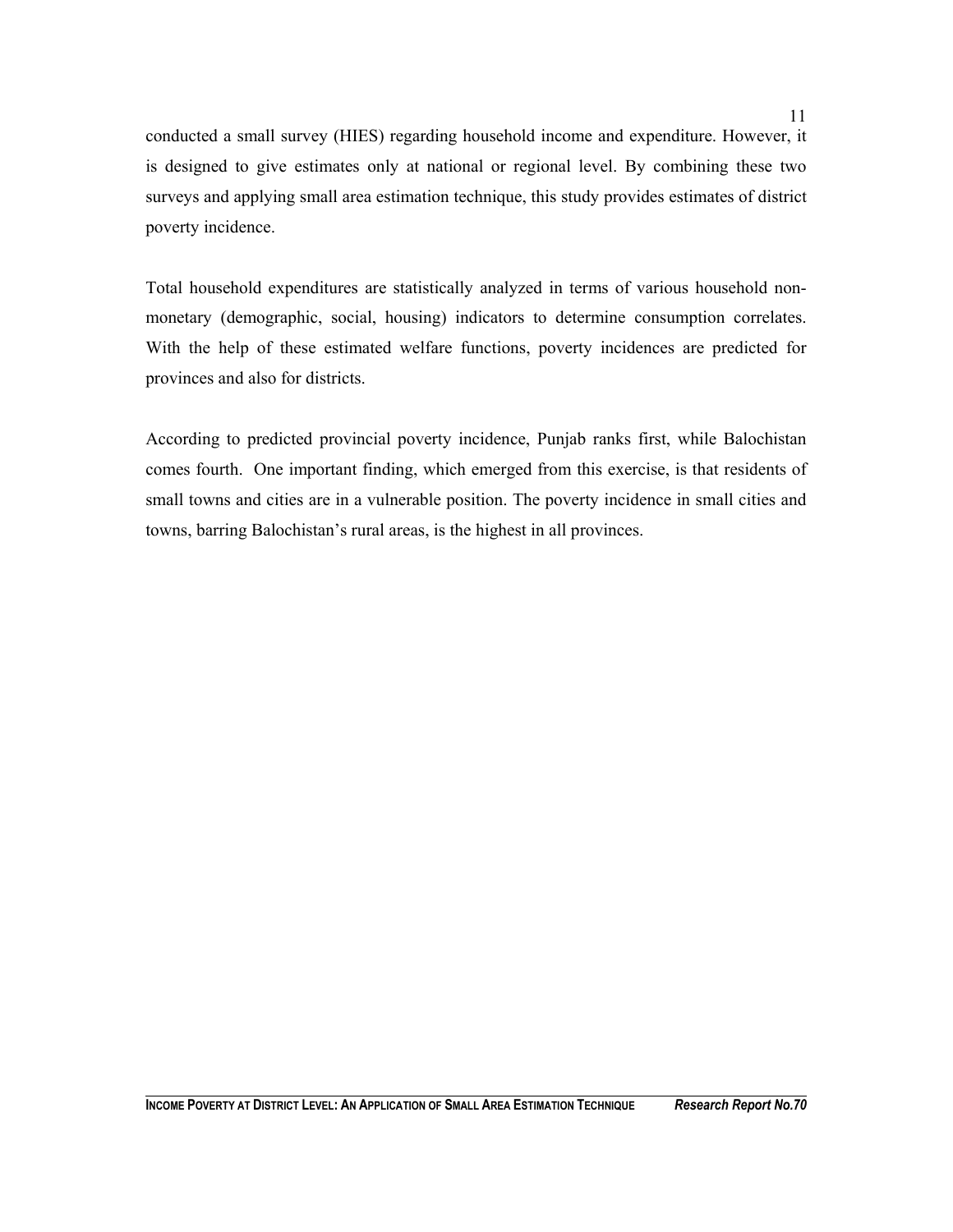### **REFERENCES**

- Ercelawn, A. (1992), "*Absolute Poverty in the 80's Rural and Urban Trends in Pakistan,"* Applied Economics Research Centre, Discussion Paper No. 161
- Elbers, C., J. O. Lanjouw, and P. Lanjouw (2002), 'Micro-level Estimation of Welfare.' Policy Research Department Working Paper 2911. Washington, DC: World Bank
- Elbers, C., J. O. Lanjouw, and P. Lanjouw (2003), 'Micro-level Estimation of Poverty and Inequality.' *Econometrica*, 71 (1): 355-64
- Jamal, H. (2005), "In Search of Poverty Predictors: The Case of Urban and Rural Pakistan," *Pakistan Development Review,* Volume 44(1), Spring 2005
- Jamal, H. (2007), "Updating Poverty and Inequality Estimates: 2005 Panorama," Social Policy and Development Centre, Research Report No. 69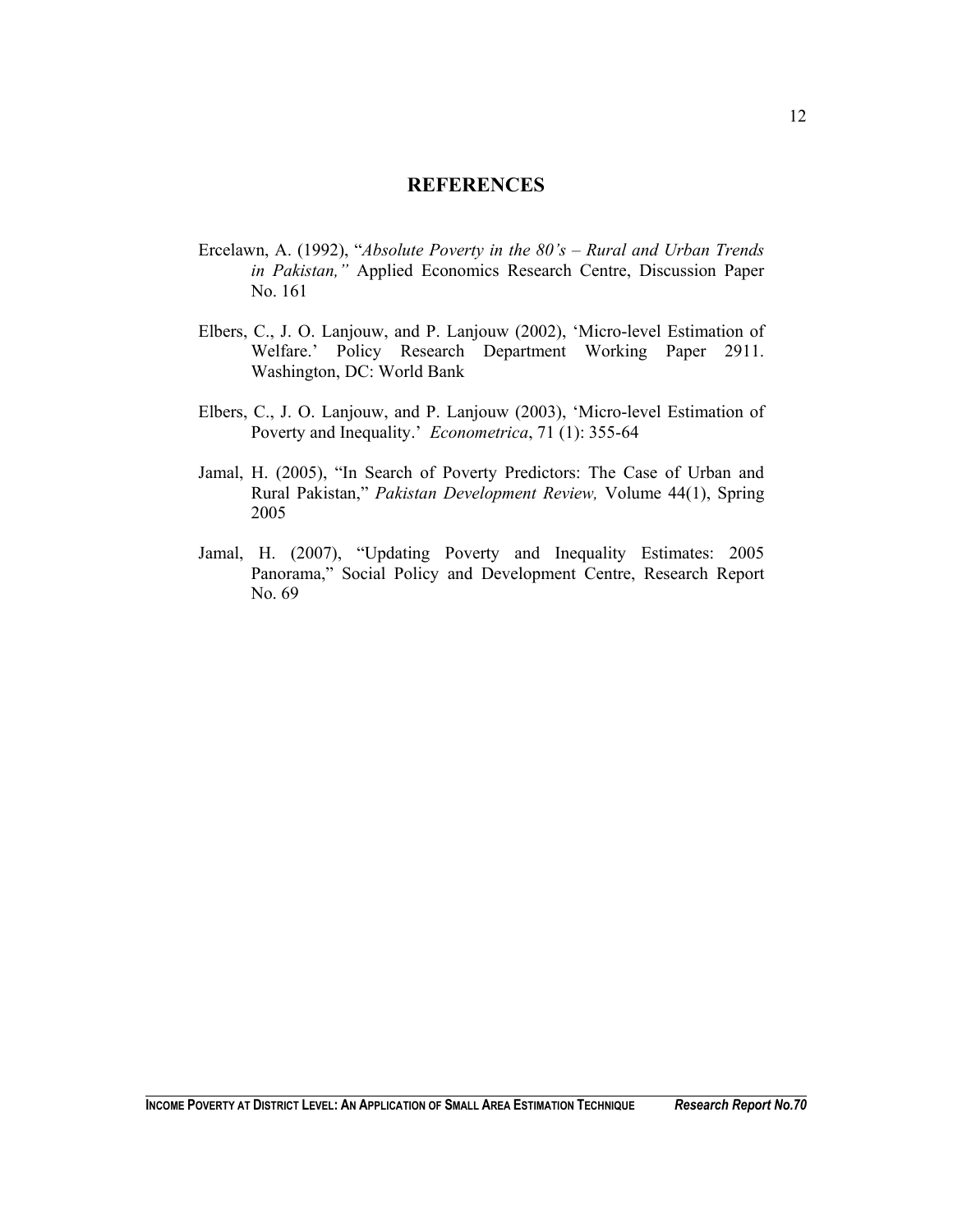## **APPENDIX**

| <b>TABLE A1</b><br><b>PREDICTED WELFARE FUNCTION - URBAN AREAS</b><br>[Estimates of Logistic Function, Poor = 1] |                     |                      |  |  |  |
|------------------------------------------------------------------------------------------------------------------|---------------------|----------------------|--|--|--|
|                                                                                                                  | <b>Coefficients</b> | Significant<br>Level |  |  |  |
| <b>Household Demography:</b>                                                                                     |                     |                      |  |  |  |
| <b>Family Size</b>                                                                                               | 0.3903              | 0.0000               |  |  |  |
| Dependency Ratio                                                                                                 | 0.4884              | 0.0000               |  |  |  |
| Number of Earners in Household                                                                                   | $-0.2138$           | 0.0000               |  |  |  |
| <b>Household Education:</b>                                                                                      |                     |                      |  |  |  |
| Highest Education Level in Family - Male                                                                         | $-0.0677$           | 0.0000               |  |  |  |
| <b>Head of Household:</b>                                                                                        |                     |                      |  |  |  |
| <b>Education Level - Primary</b>                                                                                 | 0.1406              | 0.1584               |  |  |  |
| Education Level - Higher Secondary                                                                               | 0.0560              | 0.7916               |  |  |  |
| <b>Education Level - Tertiary</b>                                                                                | $-0.6137$           | 0.0016               |  |  |  |
| Occupation - Wage Employment                                                                                     | 0.2757              | 0.0006               |  |  |  |
| <b>Household Assets:</b>                                                                                         |                     |                      |  |  |  |
| <b>Asset Score</b>                                                                                               | $-0.3265$           | 0.0000               |  |  |  |
| Ownership of Non-Residential Property                                                                            | $-0.4687$           | 0.0104               |  |  |  |
| <b>Housing Quality and Services:</b>                                                                             |                     |                      |  |  |  |
| More Than Three Persons Per Room                                                                                 | 0.5047              | 0.0000               |  |  |  |
| <b>Telephone Connection</b>                                                                                      | $-1.1213$           | 0.0000               |  |  |  |
| <b>RCC</b> Roofing                                                                                               | $-0.5434$           | 0.0000               |  |  |  |
| Flush System Connected to Sewerage Line                                                                          | $-0.1175$           | 0.2303               |  |  |  |
| Household Use Gas for Cooking                                                                                    | $-0.0842$           | 0.3482               |  |  |  |
| <b>Locational Variables:</b>                                                                                     |                     |                      |  |  |  |
| Large Cities                                                                                                     | $-0.3101$           | 0.0011               |  |  |  |
| <b>NWFP</b> Province                                                                                             | $-0.2284$           | 0.0261               |  |  |  |
| Sindh Province                                                                                                   | $-0.7818$           | 0.0000               |  |  |  |
| Intercept (Constant)                                                                                             | $-0.8876$           | 0.0000               |  |  |  |
| Source: Estimates are based on HIES, 2004-05.                                                                    |                     |                      |  |  |  |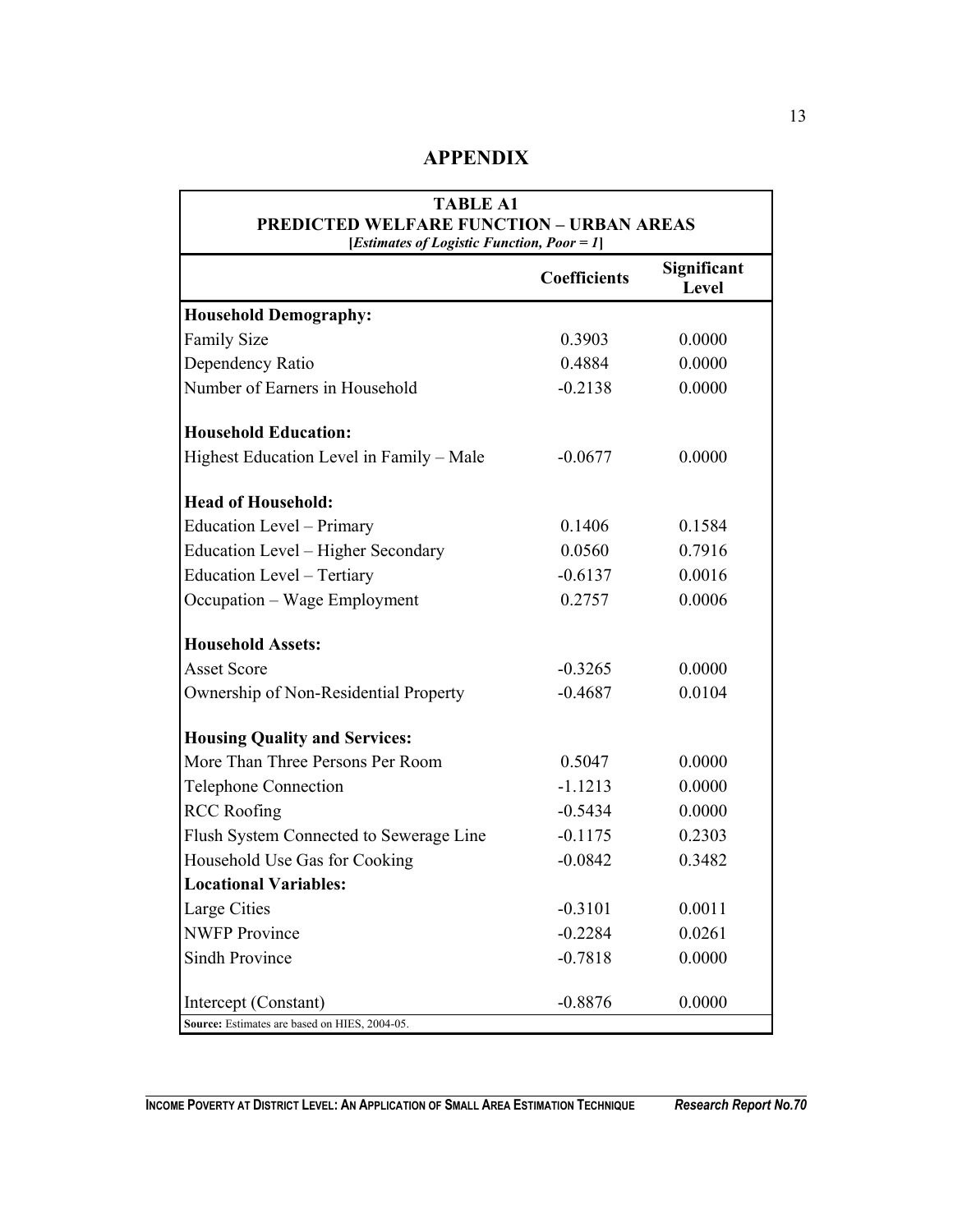| <b>TABLE A2</b><br><b>PREDICTED WELFARE FUNCTION - RURAL AREAS</b><br>[Estimates of Logistic Function, Poor = 1] |                     |                      |  |  |
|------------------------------------------------------------------------------------------------------------------|---------------------|----------------------|--|--|
|                                                                                                                  | <b>Coefficients</b> | Significant<br>Level |  |  |
| Demography:                                                                                                      |                     |                      |  |  |
| <b>Family Size</b>                                                                                               | 0.3020              | 0.0000               |  |  |
| Dependency Ratio                                                                                                 | 0.4282              | 0.0000               |  |  |
| <b>Education:</b>                                                                                                |                     |                      |  |  |
| Out of School Children - Primary                                                                                 | 0.1971              | 0.0028               |  |  |
| Out of School Children - Secondary                                                                               | 0.0788              | 0.2302               |  |  |
| Highest Education Level in Family - Female                                                                       | $-0.0369$           | 0.0007               |  |  |
| <b>Head of Household:</b>                                                                                        |                     |                      |  |  |
| <b>Education Level</b>                                                                                           | $-0.0374$           | 0.0000               |  |  |
| Age of Head (Squared)                                                                                            | $-.00007$           | 0.0004               |  |  |
| Occupation - Non-farm Household                                                                                  | 0.6024              | 0.0000               |  |  |
| Occupation - Sharecropper (Hari)                                                                                 | 0.3429              | 0.0007               |  |  |
| <b>Household Assets:</b>                                                                                         |                     |                      |  |  |
| Livestock Ownership                                                                                              | $-0.3836$           | 0.0000               |  |  |
| <b>Asset Score</b>                                                                                               | $-0.2420$           | 0.0000               |  |  |
| Ownership of Non-Agricultural Land                                                                               | $-0.4796$           | 0.0047               |  |  |
| Ownership of Non-Residential Buildings/House                                                                     | $-0.4137$           | 0.0241               |  |  |
| <b>Housing Quality and Services:</b>                                                                             |                     |                      |  |  |
| More Than Three Persons Per Room                                                                                 | 0.1897              | 0.0009               |  |  |
| <b>Telephone Connection</b>                                                                                      | $-0.7053$           | 0.0000               |  |  |
| No Toilet in House                                                                                               | 0.1799              | 0.0032               |  |  |
| Pucca House (Cemented Structure)                                                                                 | $-0.2584$           | 0.0118               |  |  |
| <b>Locational Variables:</b>                                                                                     |                     |                      |  |  |
| <b>Sindh Province</b>                                                                                            | $-0.5567$           | 0.0000               |  |  |
| <b>Balochistan Province</b>                                                                                      | 0.3709              | 0.0000               |  |  |
| Southern Punjab                                                                                                  | 0.2531              | 0.0037               |  |  |
| Intercept (Constant)                                                                                             | $-2.4232$           | 0.0000               |  |  |
| Source: Estimates are based on HIES, 2004-05.                                                                    |                     |                      |  |  |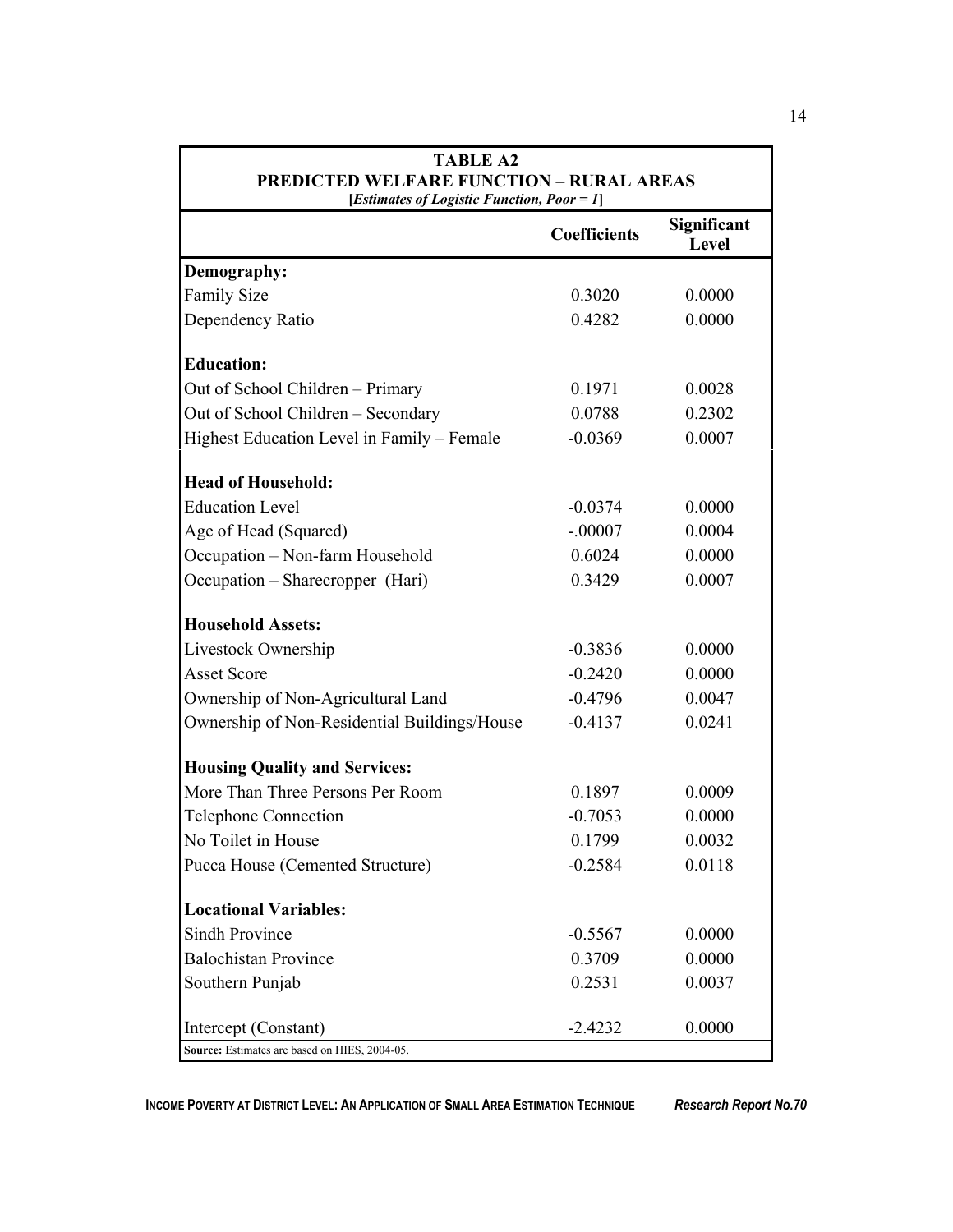|                                               | <b>TABLE A3</b>                                      |         |                    |                    |
|-----------------------------------------------|------------------------------------------------------|---------|--------------------|--------------------|
|                                               | PREDICTED POVERTY INCIDENCE, 2004-05                 |         |                    |                    |
|                                               | [Percentage of Population Below the Poverty Line]    |         |                    |                    |
|                                               | [Districts of Punjab Province]                       |         |                    |                    |
|                                               | <b>Region</b><br>Rank                                |         |                    |                    |
| <b>Districts</b>                              | $[1]$ = Highest Incidence]<br>[34= Lowest Incidence] | Overall | <b>Urban Areas</b> | <b>Rural Areas</b> |
| Attock                                        | 29                                                   | 14.11   | 19.17              | 12.89              |
| Bahawalnagar                                  | 12                                                   | 32.45   | 43.00              | 29.93              |
| Bahawalpur                                    | $\tau$                                               | 39.46   | 40.35              | 39.13              |
| <b>Bhakkar</b>                                | 26                                                   | 18.21   | 35.54              | 14.42              |
| Chakwal                                       | 27                                                   | 18.09   | 25.75              | 16.98              |
| D.G.Khan                                      | 3                                                    | 51.01   | 42.44              | 52.25              |
| Faisalabad                                    | 22                                                   | 19.84   | 22.02              | 18.20              |
| Gujranwala                                    | 24                                                   | 19.04   | 24.46              | 13.56              |
| Gujrat                                        | 31                                                   | 12.72   | 22.56              | 8.90               |
| Hafiza Abad                                   | 20                                                   | 24.04   | 39.69              | 17.37              |
| Jhang                                         | 13                                                   | 32.25   | 48.27              | 27.19              |
| Jhelum                                        | 32                                                   | 12.32   | 21.79              | 8.84               |
| Kasur                                         | 16                                                   | 28.18   | 39.97              | 24.59              |
| Khanewal                                      | 8                                                    | 38.84   | 49.19              | 36.63              |
| Khushab                                       | 19                                                   | 24.37   | 43.74              | 17.73              |
| Lahore                                        | 33                                                   | 11.60   | 10.70              | 14.95              |
| Leiah                                         | 6                                                    | 40.86   | 50.74              | 39.09              |
| Lodhran                                       | 4                                                    | 48.37   | 56.90              | 47.04              |
| Mandi Bhauddin                                | 28                                                   | 17.33   | 31.66              | 14.79              |
| Mianwali                                      | 11                                                   | 35.38   | 24.15              | 38.75              |
| Multan                                        | 9                                                    | 38.40   | 30.73              | 42.69              |
| Muzaffargarh                                  | 1                                                    | 56.29   | 57.09              | 56.15              |
| Narowal                                       | 23                                                   | 19.30   | 32.93              | 17.31              |
| Okara                                         | 15                                                   | 29.98   | 36.17              | 28.30              |
| Pakpattan                                     | 10                                                   | 36.70   | 40.53              | 35.98              |
| R. Y. Khan                                    | 5                                                    | 45.87   | 35.71              | 48.30              |
| Rajanpur                                      | $\overline{2}$                                       | 54.16   | 59.77              | 53.29              |
| Rawalpindi                                    | 34                                                   | 11.32   | 16.21              | 6.71               |
| Sahiwal                                       | 21                                                   | 21.66   | 32.42              | 19.28              |
| Sargodha                                      | 18                                                   | 25.66   | 28.47              | 24.75              |
| Sheikhupura                                   | 17                                                   | 26.20   | 30.94              | 24.25              |
| Sialkot                                       | 30                                                   | 13.96   | 19.41              | 12.24              |
| T.T.Singh                                     | 25                                                   | 18.95   | 36.44              | 15.01              |
| Vehari                                        | 14                                                   | 30.03   | 41.93              | 27.58              |
| Source: Estimates are based on HIES, 2004-05. |                                                      |         |                    |                    |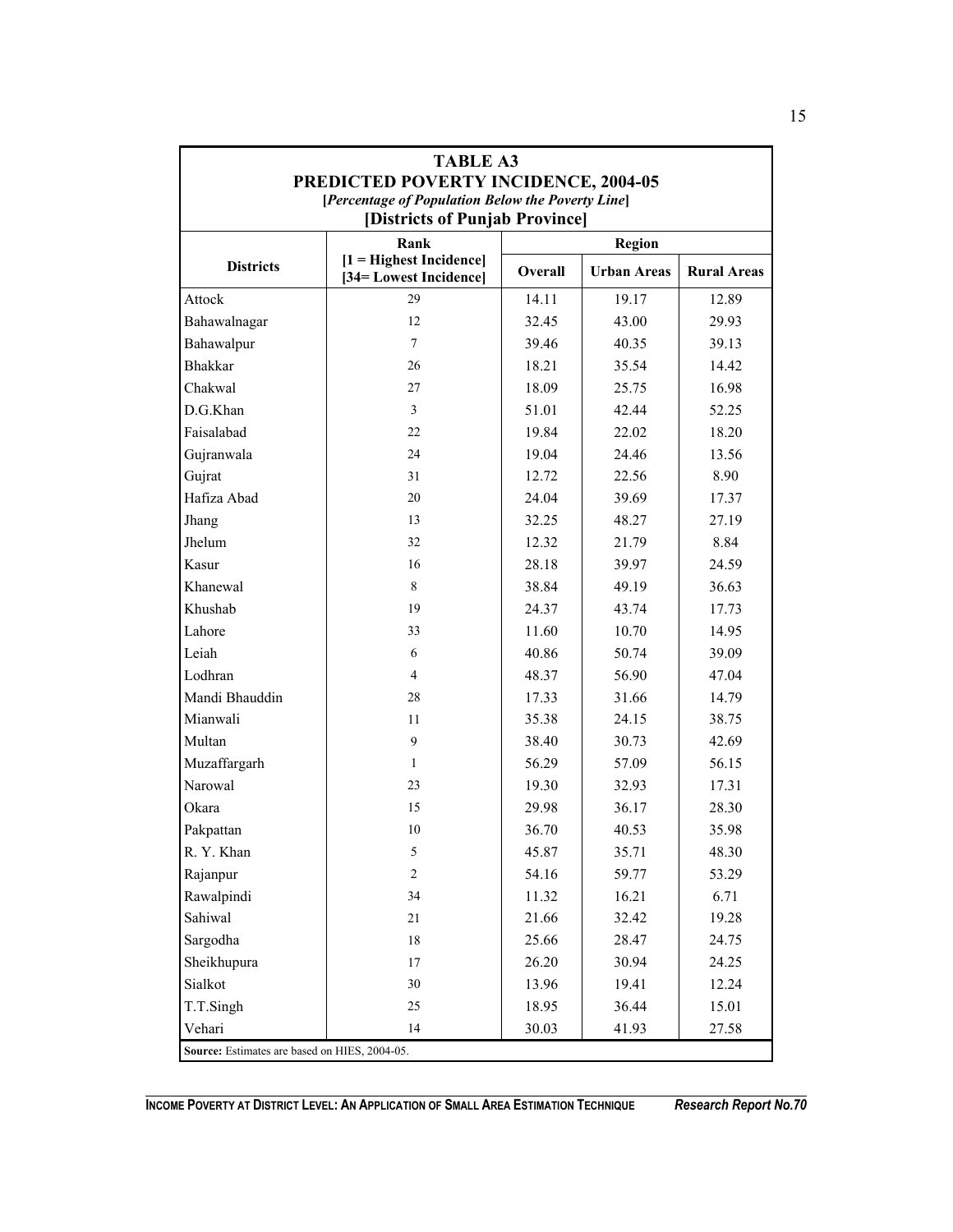| <b>TABLE A4</b><br>PREDICTED POVERTY INCIDENCE, 2004-05<br>[Percentage of Population Below the Poverty Line]<br>[Districts of Sindh Province] |                                                     |               |                    |                    |  |
|-----------------------------------------------------------------------------------------------------------------------------------------------|-----------------------------------------------------|---------------|--------------------|--------------------|--|
|                                                                                                                                               | Rank                                                | <b>Region</b> |                    |                    |  |
| <b>Districts</b>                                                                                                                              | $[1]$ = Highest Incidence]<br>[16=Lowest Incidence] | Overall       | <b>Urban Areas</b> | <b>Rural Areas</b> |  |
| Badin                                                                                                                                         | 6                                                   | 34.83         | 40.94              | 32.42              |  |
| Dadu                                                                                                                                          | 5                                                   | 36.44         | 57.77              | 32.20              |  |
| Ghotki                                                                                                                                        | 4                                                   | 40.80         | 54.14              | 33.88              |  |
| Hyderabad                                                                                                                                     | 15                                                  | 23.13         | 26.31              | 20.22              |  |
| Jacobabad                                                                                                                                     | $\overline{7}$                                      | 34.16         | 44.29              | 29.73              |  |
| Karachi                                                                                                                                       | 16                                                  | 9.15          | 8.34               | 26.15              |  |
| Khairpur                                                                                                                                      | 12                                                  | 27.41         | 43.54              | 25.16              |  |
| Larkana                                                                                                                                       | $\overline{3}$                                      | 43.33         | 53.84              | 40.87              |  |
| Mirpur Khas                                                                                                                                   | 11                                                  | 28.53         | 24.10              | 30.82              |  |
| Nawab Shah                                                                                                                                    | 9                                                   | 32.68         | 48.68              | 22.26              |  |
| Noshero Feroz                                                                                                                                 | 8                                                   | 33.11         | 46.79              | 27.40              |  |
| Sanghar                                                                                                                                       | 14                                                  | 24.67         | 39.06              | 20.63              |  |
| Shikarpur                                                                                                                                     | $\mathbf{1}$                                        | 51.03         | 57.79              | 40.28              |  |
| Sukkur                                                                                                                                        | 13                                                  | 24.96         | 26.18              | 22.76              |  |
| Tharparkar                                                                                                                                    | 10                                                  | 28.92         | 43.57              | 24.31              |  |
| Thatta                                                                                                                                        | $\overline{2}$                                      | 46.87         | 50.93              | 45.73              |  |
| Source: Estimates are based on HIES, 2004-05.                                                                                                 |                                                     |               |                    |                    |  |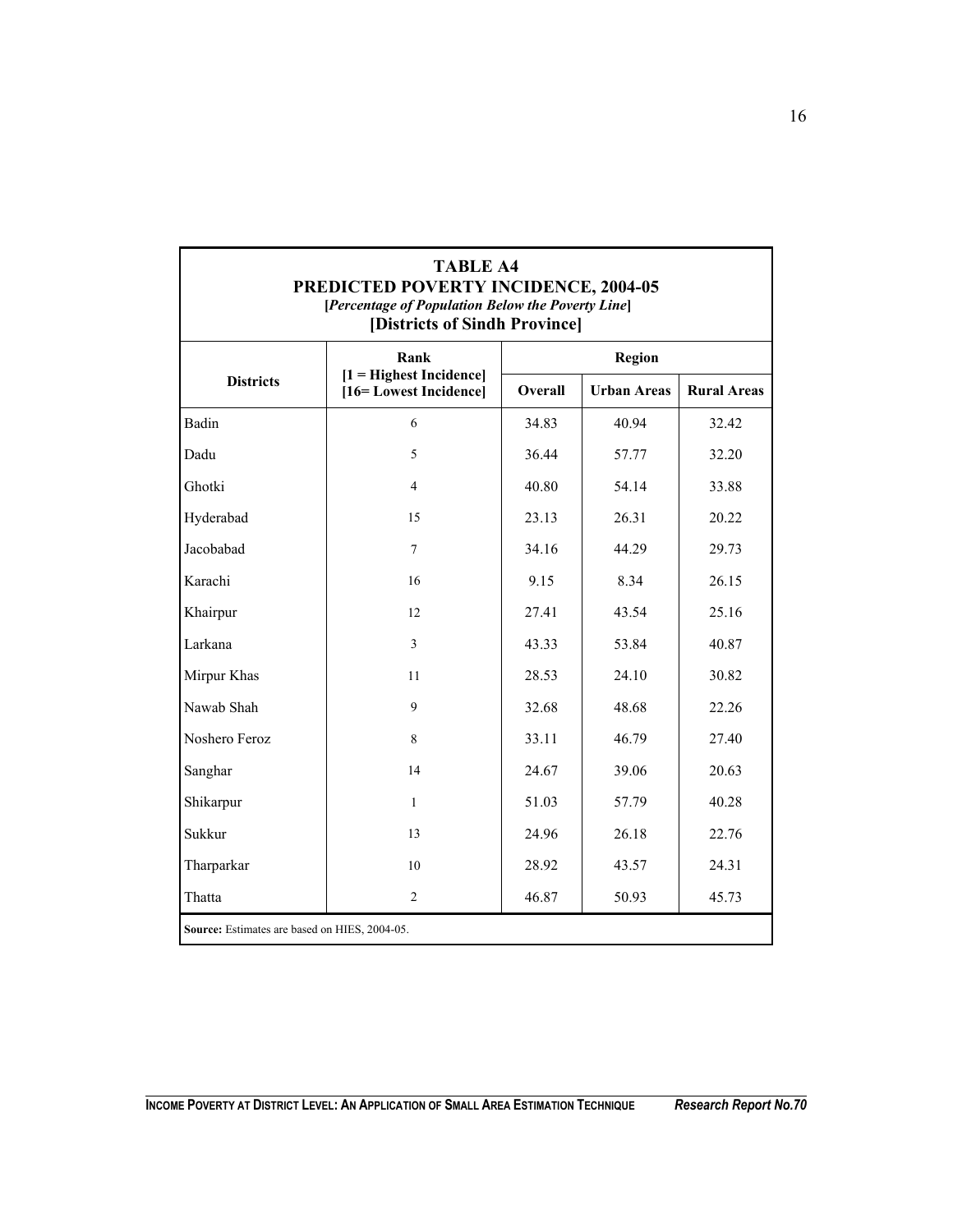| <b>TABLE A5</b><br>PREDICTED POVERTY INCIDENCE, 2004-05<br>[Percentage of Population Below the Poverty Line]<br>[Districts of NWFP Province] |                                                       |         |                      |                    |  |
|----------------------------------------------------------------------------------------------------------------------------------------------|-------------------------------------------------------|---------|----------------------|--------------------|--|
|                                                                                                                                              | Rank                                                  | Region  |                      |                    |  |
| <b>Districts</b>                                                                                                                             | $1 =$ Highest Incidence<br>$[24]$ = Lowest Incidence] | Overall | <b>Urban Areas</b>   | <b>Rural Areas</b> |  |
| Abotabad                                                                                                                                     | 23                                                    | 21.17   | 24.89                | 20.43              |  |
| Bannu                                                                                                                                        | 17                                                    | 33.20   | 36.24                | 33.01              |  |
| Batagram                                                                                                                                     | 18                                                    | 29.22   |                      | 29.22              |  |
| Bonair                                                                                                                                       | $\overline{4}$                                        | 45.38   |                      | 45.38              |  |
| Charsada                                                                                                                                     | 8                                                     | 40.83   | 54.43                | 37.77              |  |
| Chitral                                                                                                                                      | 7                                                     | 40.96   | 33.10                | 41.91              |  |
| D.I.Khan                                                                                                                                     | 15                                                    | 34.63   | 32.24                | 34.97              |  |
| Hangu                                                                                                                                        | 5                                                     | 43.20   | 47.06                | 42.35              |  |
| Haripur                                                                                                                                      | 22                                                    | 27.25   | 24.79                | 27.57              |  |
| Kark                                                                                                                                         | 11                                                    | 36.93   | 70.54                | 34.66              |  |
| Kohat                                                                                                                                        | 19                                                    | 28.53   | 41.83                | 23.62              |  |
| Kohistan                                                                                                                                     | 13                                                    | 35.56   | $\Box$               | 35.56              |  |
| Lakki Marwat                                                                                                                                 | $\overline{3}$                                        | 46.49   | 34.05                | 47.81              |  |
| Lower Dir                                                                                                                                    | 16                                                    | 34.62   | 61.06                | 32.97              |  |
| Malakand                                                                                                                                     | 10                                                    | 39.19   | 58.51                | 36.99              |  |
| Mansehra                                                                                                                                     | 24                                                    | 20.74   | 26.49                | 20.38              |  |
| Mardan                                                                                                                                       | 6                                                     | 42.46   | 53.60                | 39.63              |  |
| Nowshera                                                                                                                                     | 20                                                    | 27.98   | 39.93                | 24.09              |  |
| Peshawar                                                                                                                                     | 12                                                    | 36.51   | 34.72                | 38.31              |  |
| Shangla                                                                                                                                      | $\overline{2}$                                        | 50.79   | $\ddot{\phantom{0}}$ | 50.79              |  |
| Swabi                                                                                                                                        | 21                                                    | 27.30   | 51.37                | 22.67              |  |
| Swat                                                                                                                                         | 9                                                     | 39.64   | 46.45                | 38.68              |  |
| Tank                                                                                                                                         | 14                                                    | 34.87   | 60.95                | 30.65              |  |
| <b>Upper Dir</b>                                                                                                                             | 1                                                     | 54.53   | 59.57                | 54.32              |  |
| Source: Estimates are based on HIES, 2004-05.                                                                                                |                                                       |         |                      |                    |  |

r

٦